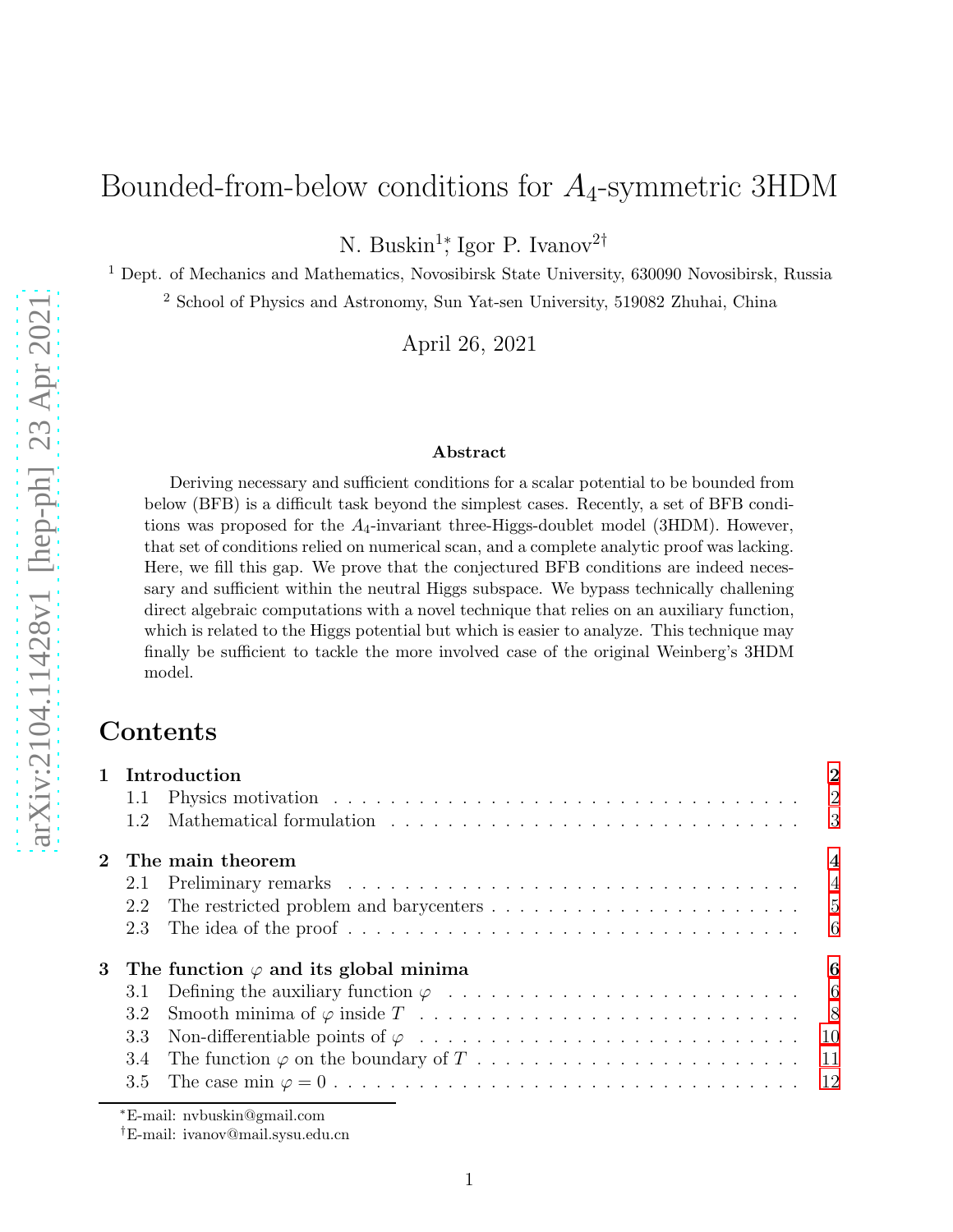| 4 Discussion and conclusions                     |  |  |  |  |
|--------------------------------------------------|--|--|--|--|
|                                                  |  |  |  |  |
|                                                  |  |  |  |  |
|                                                  |  |  |  |  |
|                                                  |  |  |  |  |
| A Generic and non-generic points in matrix space |  |  |  |  |
|                                                  |  |  |  |  |
|                                                  |  |  |  |  |
|                                                  |  |  |  |  |

### <span id="page-1-1"></span><span id="page-1-0"></span>1 Introduction

#### 1.1 Physics motivation

The LHC discovery of the 125 GeV scalar boson [\[1](#page-14-1)[–3\]](#page-15-0) completed the Standard Model and proved that the Brout-Englert-Higgs mechanism  $[4-7]$  $[4-7]$  is indeed at work. However the Higgs sector does not need to be as minimal as postulated in the Standard Model (SM). The simple idea that the Higgs doublets come in generations, just like fermions, offers many opportunities to address the several shortcomings of the SM. This class of models, known as the N-Higgsdoublet models (NHDM), first appeared in 1970's [\[8,](#page-15-3)[9\]](#page-15-4), and many of its versions were studied in thousands of papers since then, see e.g. reviews [\[10,](#page-15-5) [11\]](#page-15-6) and references therein.

Before a phenomenological analysis of a multi-Higgs model can begin, one must ensure the mathematical self-consistency of the model. One of the requirements is that the Higgs potential be bounded from below (BFB), at least at the tree level, in order for the vacuum state to exist. This implies that the coefficients of the quartic part of the potential must satisfy certain inequalities known as the BFB conditions. In simple cases, these can be written directly [\[10\]](#page-15-5); in other cases, one needs to resort to more elaborate mathematical tools.

In the general 2HDM, the necessary and sufficient BFB conditions are known [\[12\]](#page-15-7). For three Higgs doublets, the problem remains unsolved in its generality. However, in particular versions of the 3HDM equipped with additional global symmetries, the structure of the Higgs potential simplifies, and in certain cases the necessary and sufficient BFB conditions are also known. These examples include the 3HDM with the  $U(1) \times U(1)$  symmetry group [\[13\]](#page-15-8), where the copositivity methods are at work [\[14,](#page-15-9) [15\]](#page-15-10), and the  $S_4$ -symmetric 3HDM [\[16\]](#page-15-11).

The situation with the exact BFB conditions for the  $A_4$  symmetric 3HDM, a rather popular model  $[17–26]$  $[17–26]$ , remains unsettled. On the one hand, it is very similar to  $S_4$  3HDM, the only difference being that one of the coefficient is allowed to be complex. However, this extra parameter renders the task of establishing the exact BFB conditions surprisingly difficult. Several previous phenomenological papers used conflicting conditions, which, as was pointed out in the recent work [\[16\]](#page-15-11), were either incomplete or incorrect. The same paper [\[16\]](#page-15-11), applying the methods of [\[27\]](#page-16-1), proposed the full set of the necessary and sufficient BFB conditions under the simplifying assumption that the vacuum state is neutral, not charge breaking. However, the derivation relied on certain results of [\[27\]](#page-16-1) which had only been demonstrated by a numerical scan, not analytically. Although these BFB conditions were confirmed in all the numerical examples tested, a direct analytical proof of their validity was still lacking.

The purpose of this paper is to fill this gap. We prove a theorem which confirms that the conditions conjectured in [\[16\]](#page-15-11) indeed represent the necessary and sufficient BFB conditions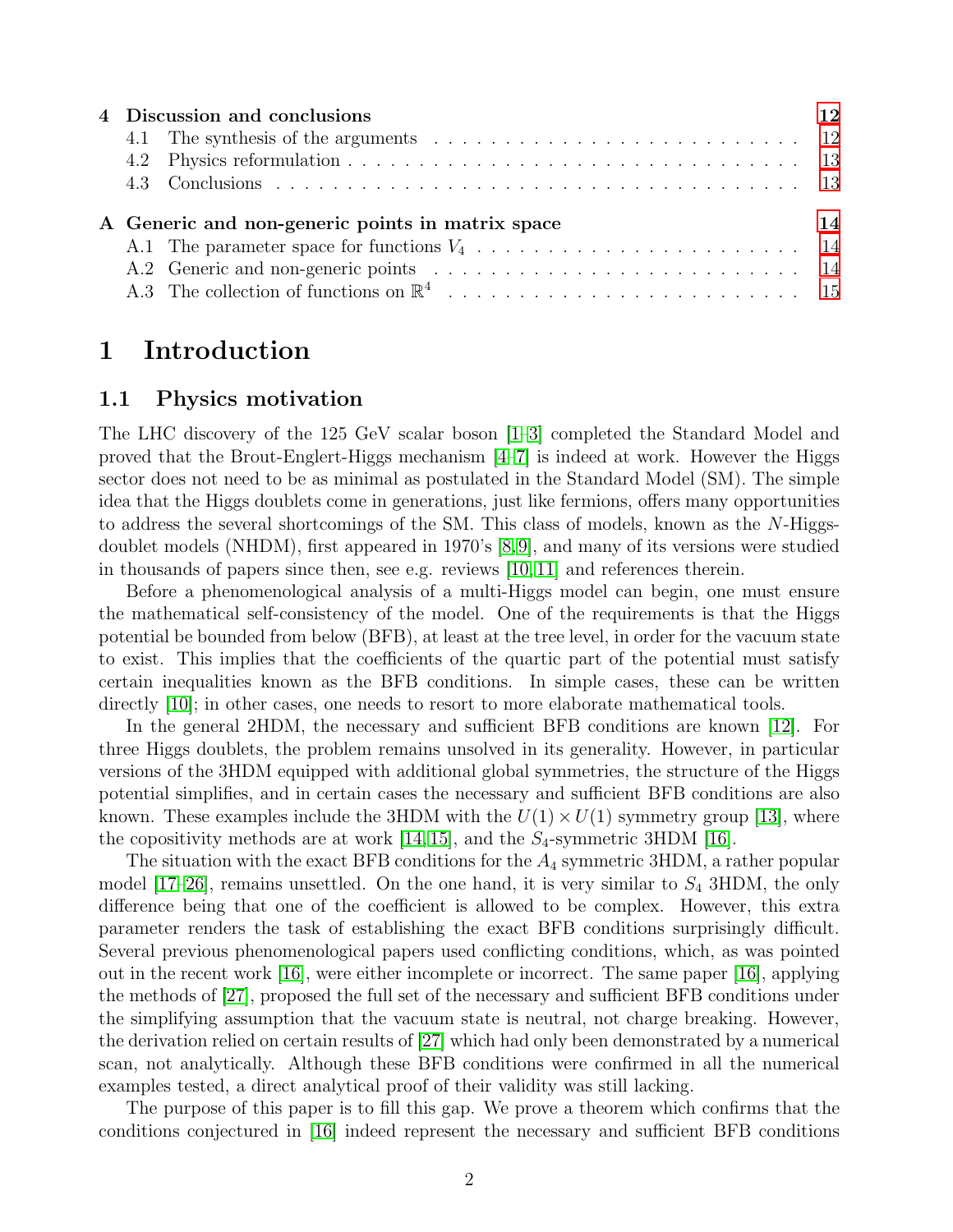for  $A_4$  3HDM with neutral vacuum. We also develop a novel approach which bypasses the technical challenges of straightforward calculations by introducing an auxiliary function, which is related to the Higgs potential but which is easier to analyze. We believe this method could be eventually applicable to other popular 3HDMs, in particular to Weinberg's [\[9\]](#page-15-4) and Branco's [\[28\]](#page-16-2) models.

Since the task is purely mathematical, we reformulate the problem in notation which is convenient for mathematical analysis. We will switch back to the physics language in the last section of the paper. An appendix provides further auxiliary mathematical details referred in the main text.

#### <span id="page-2-0"></span>1.2 Mathematical formulation

Let  $\vec{z} = (z_1, z_2, z_3)$  be a vector in  $\mathbb{C}^3$ ;  $\bar{z}_j$  is the complex conjugation of  $z_j$ . Consider the following real-valued polynomial (the quartic Higgs potential):

<span id="page-2-2"></span>
$$
V_4 = a(\bar{z}_1 z_1 + \bar{z}_2 z_2 + \bar{z}_3 z_3) + 2b(|z_1 z_2| + |z_2 z_3| + |z_3 z_1|) + d(\bar{z}_1 z_2 + \bar{z}_2 z_3 + \bar{z}_3 z_1) + \bar{d}(\bar{z}_2 z_1 + \bar{z}_3 z_2 + \bar{z}_1 z_3),
$$
\n(1)

where a and b are real, while d can be complex. Our task is to find the necessary and sufficient conditions on the parameters  $a, b, d$  which guarantee that  $V_4 \geq 0$  everywhere in  $\mathbb{C}^3$  (the BFB conditions).

For real d, the full set of BFB conditions was recently established  $[16, 27]$  $[16, 27]$ :

<span id="page-2-1"></span>
$$
a \ge 0, \quad a + 2b + 2d \ge 0, \quad a + 2b - d \ge 0, \quad a + b - d \ge 0. \tag{2}
$$

If  $d < 0$ , the last two conditions are weaker and can be dropped. If  $d > 0$ , the second condition can be dropped, instead. For a complex  $d = |d|e^{i\gamma}$ , the BFB conditions were *conjectured* in the same paper [\[16\]](#page-15-11) to be

<span id="page-2-3"></span>
$$
a \ge 0, \quad a + b - |d| \ge 0,
$$
\n<sup>(3)</sup>

$$
a + 2b + 2|d| \cos\left(\gamma + \frac{2\pi k}{3}\right) \ge 0, \quad k = 1, 2, 3.
$$
 (4)

One can verify that for  $\gamma = 0$  or  $\pi$  one obtains a set of conditions that is equivalent to Eqs. [\(2\)](#page-2-1). The goal of the present paper is to prove the following theorem.

<span id="page-2-4"></span>**Theorem 1** (Main theorem). The quartic potential  $V_4$  defined in Eq. [\(1\)](#page-2-2) is non-negative in the entire  $\mathbb{C}^3$  if and only if the conditions [\(3\)](#page-2-3) and [\(4\)](#page-2-3) are satisfied.

Before we go into details, let us comment that we have verified this statement numerically via a scan in the parameter space [\[29\]](#page-16-3). However proving it analytically turned out surprisingly difficult. One reason is that direct differentiation produced a system of coupled algebraic and trigonometric equations, which are hard to manipulate. We also tried various geometric methods, but they gave only partial results. We could obtain a complete proof only with a rather indirect method to be explained below. However we admit that a simpler, more direct solution to the same problem may exist.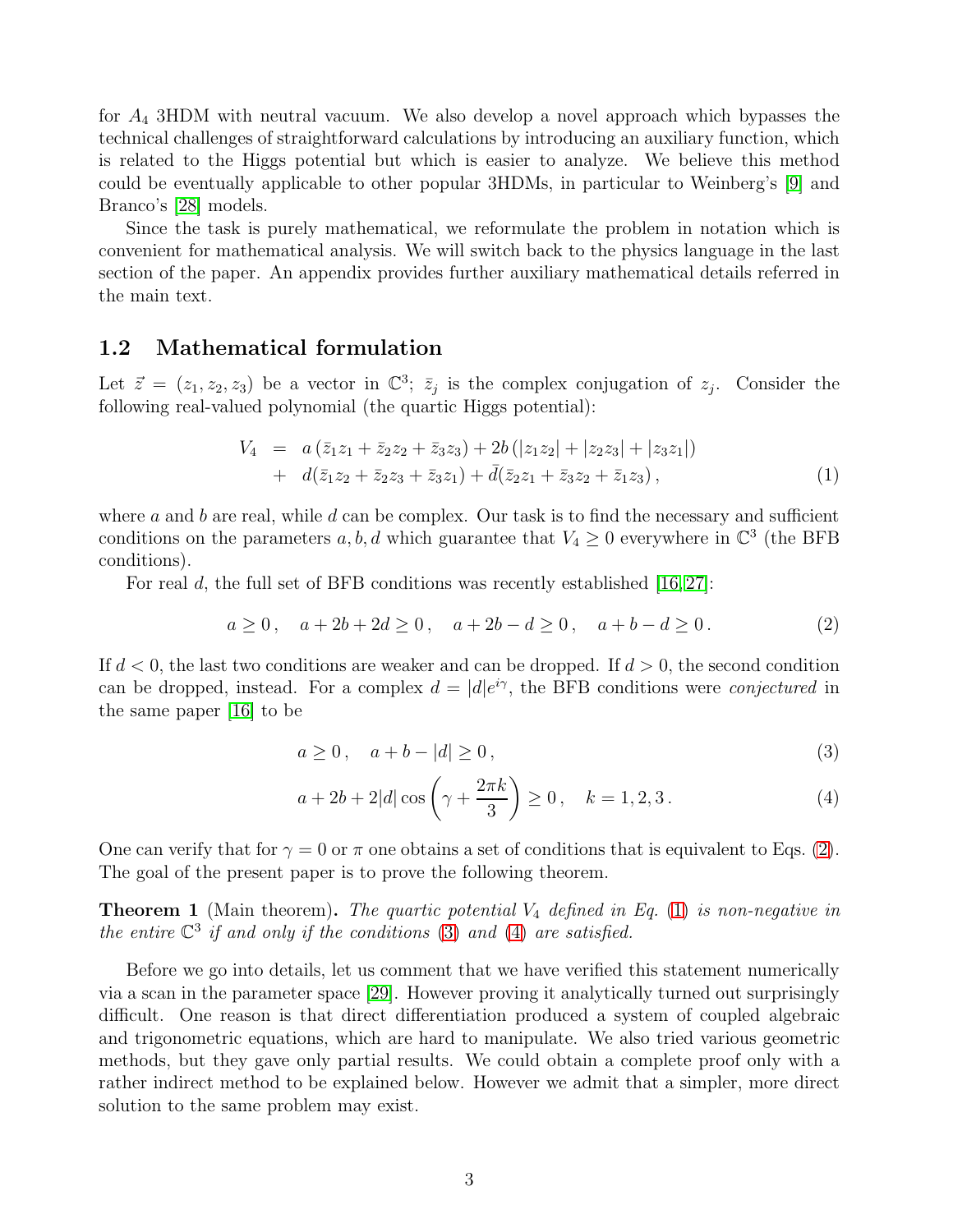## <span id="page-3-1"></span><span id="page-3-0"></span>2 The main theorem

#### 2.1 Preliminary remarks

Let us first rewrite the quartic potential [\(1\)](#page-2-2) as

$$
V_4 = \tilde{a} (\bar{z}_1 z_1 + \bar{z}_2 z_2 + \bar{z}_3 z_3) + b (|z_1| + |z_2| + |z_3|)^2 + d(\bar{z}_1 z_2 + \bar{z}_2 z_3 + \bar{z}_3 z_1) + \bar{d} (\bar{z}_2 z_1 + \bar{z}_3 z_2 + \bar{z}_1 z_3),
$$
\n(5)

where  $\tilde{a} = a - b$ . It can be written as a sum of a hermitean quadratic form in  $\mathbb{C}^3$  and an additional part:

$$
V_4 = h(\vec{z}) + bf(\vec{z})^2,
$$
\n(6)

where

$$
h(\vec{z}) = \vec{z}^{\dagger} A \vec{z}, \quad A = \begin{pmatrix} \tilde{a} & d & \bar{d} \\ \bar{d} & \tilde{a} & d \\ d & \bar{d} & \tilde{a} \end{pmatrix}
$$
(7)

and

$$
f(\vec{z}) = |z_1| + |z_2| + |z_3|.
$$
 (8)

If the additional part were absent,  $b = 0$ , the BFB conditions could be obtained in a straightforward way. By direct computation, one finds the spectrum of the hermitean matrix A:

<span id="page-3-3"></span>
$$
\lambda_{1,2,3} = \tilde{a} + 2|d| \cos\left(\gamma + \frac{2\pi k}{3}\right) = \tilde{a} + 2\text{Re}\left(d\,\omega^k\right) , \quad k = 1,2,3. \tag{9}
$$

Here,  $\omega$  denotes the cubic root of one:  $\omega = \exp(2\pi i/3)$ . The corresponding normalized eigenvectors are

<span id="page-3-2"></span>
$$
n_1 = \frac{1}{\sqrt{3}} \begin{pmatrix} 1 \\ \omega \\ \omega^2 \end{pmatrix}, \quad n_2 = \frac{1}{\sqrt{3}} \begin{pmatrix} 1 \\ \omega^2 \\ \omega \end{pmatrix}, \quad n_3 = \frac{1}{\sqrt{3}} \begin{pmatrix} 1 \\ 1 \\ 1 \end{pmatrix}.
$$
 (10)

In this case, non-negativity of  $V_4$  in the entire  $\mathbb{C}^3$  is equivalent to the requirement that all three eigenvalues be non-negative,  $\lambda_k \geq 0$ . For  $b = 0$ , these conditions coincide with [\(4\)](#page-2-3), while the remaining conditions [\(3\)](#page-2-3) become redundant.

For a non-zero *negative* b, the BFB conditions could also be found directly. Since  $V_4$  is a homogeneous function, checking that  $V_4 \geq 0$  on the unit sphere  $|z_1|^2 + |z_2|^2 + |z_3|^2 = 1$  is equivalent to checking  $V_4 \geq 0$  in the entire  $\mathbb{C}^3$ . In order to verify  $V_4 \geq 0$  on the unit sphere, we can try to minimize, separately, the hermitean part  $h(\vec{z})$  and the additional piece  $-|b|f^2$ , that is, to maximize  $f^2$ . Let us rewrite  $f^2$  on the unit sphere as

$$
(|z_1| + |z_2| + |z_3|)^2 = 3(|z_1|^2 + |z_2|^2 + |z_3|^2)
$$
  
 
$$
- (|z_1| - |z_2|)^2 - (|z_2| - |z_3|)^2 - (|z_3| - |z_1|)^2
$$
  
 
$$
= 3 - (|z_1| - |z_2|)^2 - (|z_2| - |z_3|)^2 - (|z_3| - |z_1|)^2.
$$
 (11)

This function is maximized when  $|z_1| = |z_2| = |z_3|$ . Therefore, not only does one of the eigenvectors [\(10\)](#page-3-2) minimize  $h(\vec{z})$ , but also it maximizes  $f^2$ . We conclude that, for  $b < 0$ , the necessary and sufficient BFB conditions are

$$
\lambda_k + 3b = a + 2b + 2|d|\cos\left(\gamma + \frac{2\pi k}{3}\right) \ge 0.
$$
\n<sup>(12)</sup>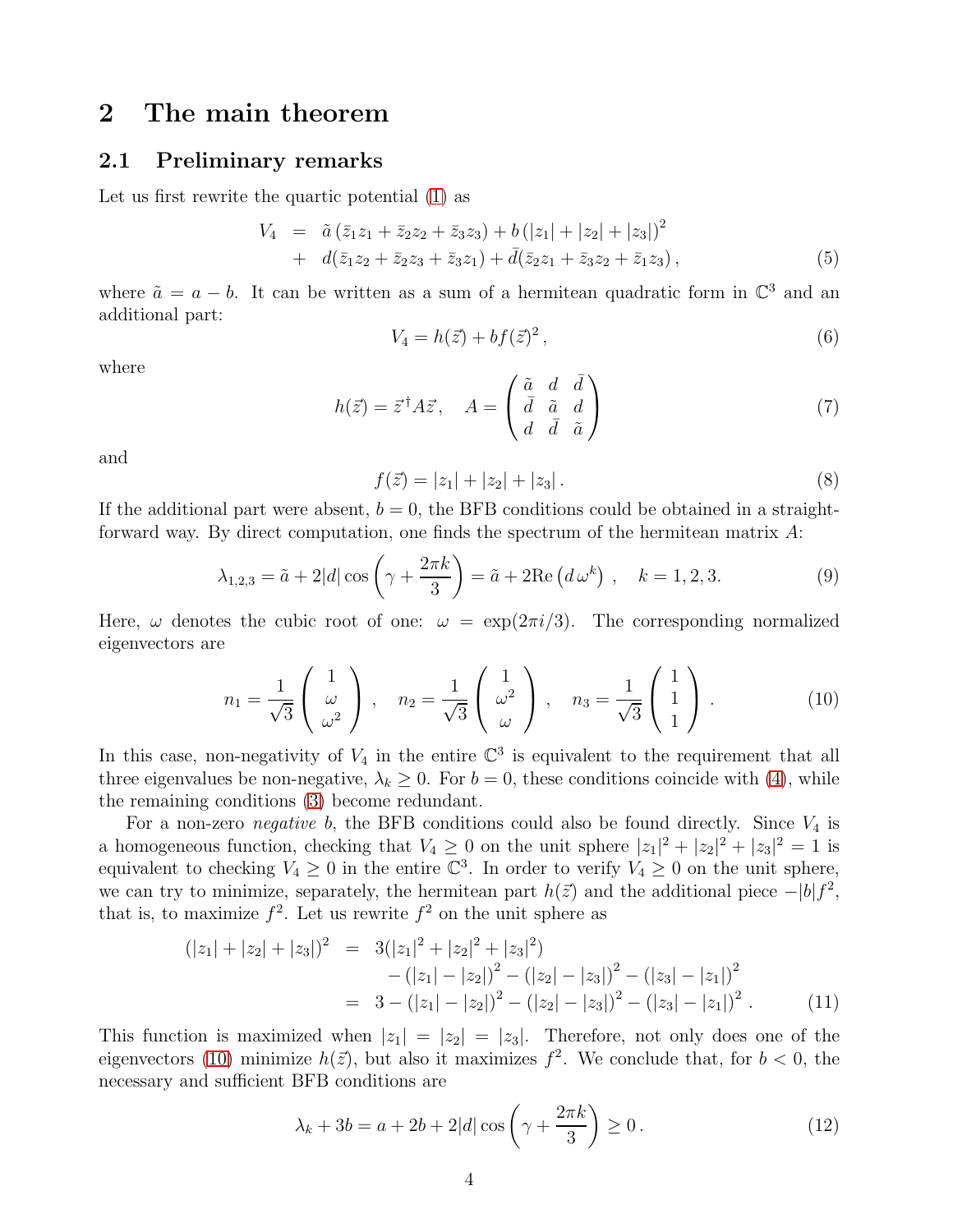These conditions coincide with [\(4\)](#page-2-3), while [\(3\)](#page-2-3) remain redundant.

The analysis becomes complicated only when  $b > 0$ . Since we could not find an equally elegant shortcut to the answer, we establish below an indirect method which proves that, even in this case, conditions [\(3\)](#page-2-3) and [\(4\)](#page-2-3) give the necessary and sufficient BFB conditions.

#### <span id="page-4-0"></span>2.2 The restricted problem and barycenters

Let us restrict the analysis of  $V_4$  to the following section:

$$
\mathcal{T} = \{ (z_1, z_2, z_3) \in \mathbb{C} \mid |z_1| + |z_2| + |z_3| = 1 \}. \tag{13}
$$

Clearly,  $V_4|_{\mathcal{T}} = h(\vec{z}) + b$ . Every ray in  $\mathbb{C}^3$  starting from the origin intersects  $\mathcal{T}$ . Since  $V_4$  is a a homogeneous function, the condition that  $V_4|\tau \geq 0$  is equivalent to  $V_4 \geq 0$  in the entire  $\mathbb{C}^3$ .

Next, consider the following triangular region in  $\mathbb{R}^3$ :

$$
T = \{(x, y, z) \mid x + y + z = 1, \ x \ge 0, \ y \ge 0, \ z \ge 0\}.
$$
 (14)

We get a natural projection map  $p: \mathcal{T} \to T$  defined by  $(z_1, z_2, z_3) \mapsto (|z_1|, |z_2|, |z_3|)$ . This projection map allows us to view  $\mathcal T$  as a fiber bundle over the base space T with fibers being the 3-tori  $U(1) \times U(1) \times U(1)$  over the internal points of T, 2-tori  $U(1) \times U(1)$  over the internal points of the sides of  $T$ , and circles  $U(1)$  over the vertices.

Let us now consider the set of *barycenters* of  $T$ :

<span id="page-4-1"></span>

| the internal barycenter: $(1/3, 1/3, 1/3)$ , |                                                                      |      |
|----------------------------------------------|----------------------------------------------------------------------|------|
|                                              | the side barycenters: $(1/2, 1/2, 0), (1/2, 0, 1/2), (0, 1/2, 1/2),$ | (15) |
|                                              | the vertices: $(1, 0, 0), (0, 1, 0), (0, 0, 1).$                     |      |

The following proposition clarifies the role of barycenters in the BFB problem.

<span id="page-4-2"></span>**Proposition 1.** The conditions [\(3\)](#page-2-3), [\(4\)](#page-2-3) hold if and only if  $V_4 \geq 0$  in the fibers above all the barycenters [\(15\)](#page-4-1).

*Proof.* Suppose the conditions [\(4\)](#page-2-3) are satisfied. For any  $\vec{z}$  satisfying  $||\vec{z}||^2 = |z_1|^2 + |z_2|^2 + |z_3|^2 =$  $1/3$  we get

$$
h(\vec{z}) \ge ||\vec{z}||^2 \cdot \min_{k=1,2,3} \lambda_k = \frac{1}{3} \min_{k=1,2,3} \lambda_k.
$$
 (16)

Therefore, the function  $h(\vec{z}) + b \ge 0$  everywhere in the sphere  $||\vec{z}||^2 = 1/3$ , including the space of all vectors  $\vec{z}$  such that  $|z_1| = |z_2| = |z_3| = 1/3$ , which is the fiber above the internal barycenter:  $p^{-1}(1/3, 1/3, 1/3)$ . Within this subspace,  $h(\vec{z}) + b$  coincides with  $V_4$ . Therefore,  $V_4 \geq 0$  in the fiber above the internal barycenter.

Conversely, suppose  $V_4 \geq 0$  everywhere in  $p^{-1}(1/3, 1/3, 1/3)$ . Then, computing it over the vectors  $\vec{n}/\sqrt{3}$ , where  $\vec{n}$  are given by [\(10\)](#page-3-2), we obtain exactly the same expressions as in [\(4\)](#page-2-3) divided by 3. Therefore, they are non-negative.

Next, suppose the second condition of [\(3\)](#page-2-3) holds. A generic point in the fiber over the barycenter  $(1/2, 1/2, 0)$  can be parametrized as  $(e^{i\alpha}/2, e^{i\beta}/2, 0)$ . Computing  $V_4$  on this fiber, we get

$$
V_4 = \frac{1}{2}\tilde{a} + \frac{1}{2}|d|\cos(\gamma + \beta - \alpha) + b \ge \frac{1}{2}(a + b - |d|) \ge 0.
$$
 (17)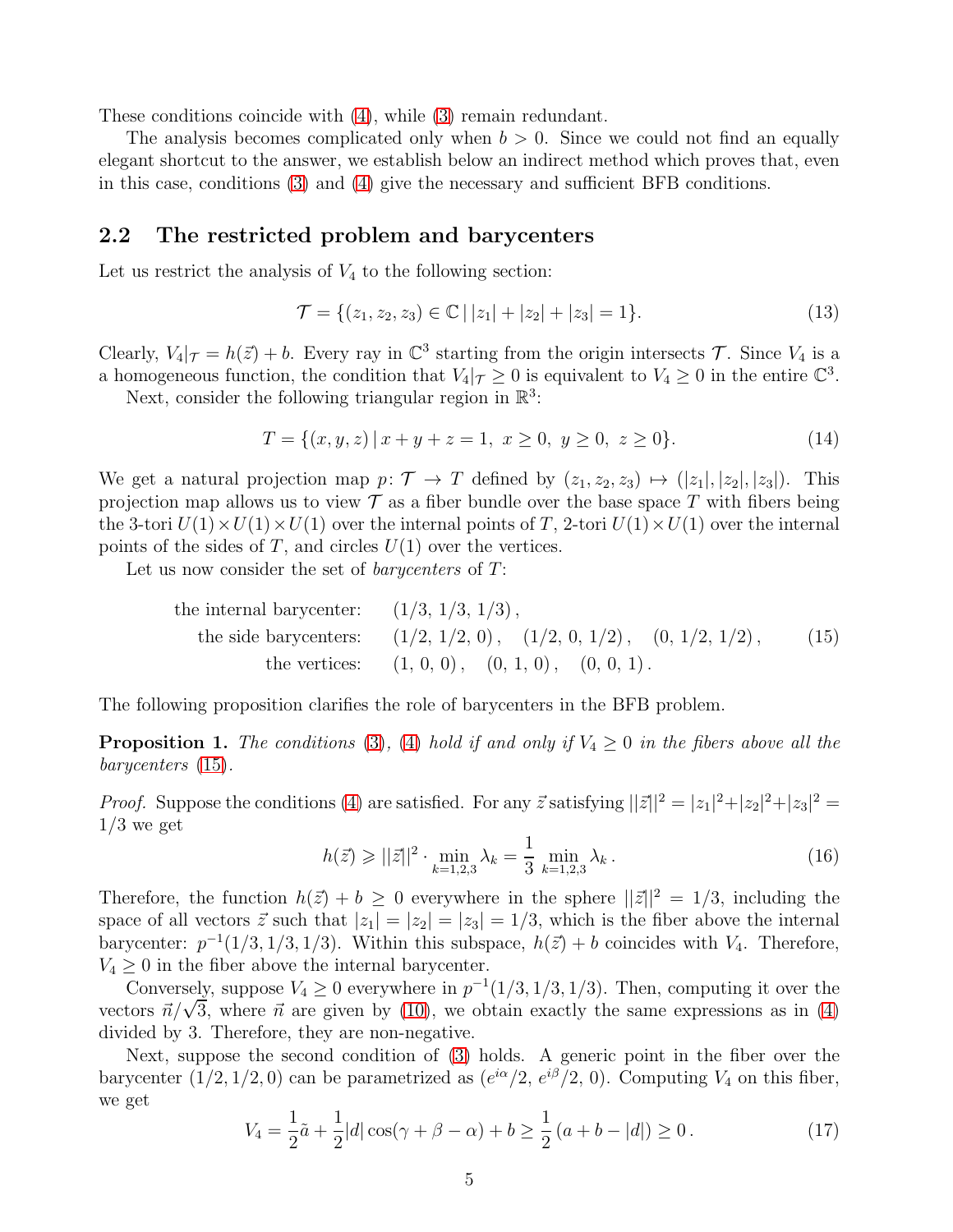The same holds for the other two side barycenters. Conversely, if  $V_4 \geq 0$  everywhere in  $p^{-1}(1/2, 1/2, 0)$ , then one observes that its minimal value corresponds to the second condition of [\(3\)](#page-2-3).

Finally, since  $a = \tilde{a} + b$ , it coincides with the value of  $V_4$  in the barycenters above the vertices such as  $p^{-1}(1, 0, 0)$ . The proof is complete.  $\Box$ 

This proposition allows us to recast the main theorem in the following form:

**Theorem 2** (Main theorem via barycenters). The quartic potential  $V_4 \geq 0$  in  $\mathbb{C}^3$  if and only if  $V_4 \geq 0$  in the fibers above all the barycenters [\(15\)](#page-4-1).

#### <span id="page-5-0"></span>2.3 The idea of the proof

Let us now describe the main idea of the proof. A straightforward analysis of  $V_4$  in  $\mathbb{C}^3$  is difficult because of large dimensionality of the problem. Even when restricted to  $\mathcal{T}$ ,  $V_4$  depends on four independent variables: two absolute values and two phases of  $z_1$ ,  $z_2$ ,  $z_3$ . Searching for its constrained minimum leads to a coupled system of algebraic and trigonometric equations, which are hard to solve.

We will avoid this problem by defining an auxiliary function  $\varphi$ , which depends only on the absolute values of  $z_i$ , not on their phases. This function has the important property that  $V_4(\vec{z}) \geq \varphi(|z_1|, |z_2|, |z_3|) + b$  for all points in  $\mathbb{C}^3$  where  $V_4$  has an extremum on  $\mathcal{T}$ . This applies also to the point where  $V_4$  has the global minimum on  $\mathcal T$ . As a result, for any  $\vec{z} \in \mathcal T$ , the following chain of inequalities is true:

<span id="page-5-3"></span>
$$
V_4(\vec{z}) \ge \min_{\vec{z} \in \mathcal{T}} V_4(\vec{z}) \ge \min_{(x,y,z) \in \mathcal{T}} \varphi(x,y,z) + b. \tag{18}
$$

Thus, instead of investigating the function  $V_4$  in  $\mathcal T$ , we will look for the global minimum of  $\varphi$ in T, which depends only on two independent variables.

We will find that the global minimum of  $\varphi$ , if it is non-zero, can only be at the barycenters of T. In this case, we will show that the inequalities [\(3\)](#page-2-3), [\(4\)](#page-2-3) lead to  $\min_{(x,y,z)\in T} \varphi(x,y,z) + b \ge 0$ and, therefore, to  $V_4 \geq 0$  in the entire  $\mathbb{C}^3$ . If the global minimum of  $\varphi$  is zero, we will deduce  $V_4(\vec{z}) \geq 0$  directly from the above inequalities.

We find it important to stress that we compare  $V_4$  and  $\varphi + b$  globally, not locally. That is, we are not going to claim that all extremal points of  $V_4$  correspond to extremal points of  $\varphi$  or vice versa. We just prove and then use the property that the value of  $V_4$  at its global minimum is not smaller than the global minimum of  $\varphi + b$ . Therefore, it suffices to find the global minimum of  $\varphi + b$  in T and verify that the conditions [\(3\)](#page-2-3) and [\(4\)](#page-2-3) keep it non-negative.

### <span id="page-5-1"></span>3 The function  $\varphi$  and its global minima

#### <span id="page-5-2"></span>3.1 Defining the auxiliary function  $\varphi$

Let us focus on the interior of  $\mathcal{T}$ , where  $|z_i| \neq 0$ . In order to find a constrained extremum of  $V_4$  on  $\mathcal{T} \subset \mathbb{C}^3$  defined by  $f^2 = 1$ , we use the method of Lagrange multipliers and differentiate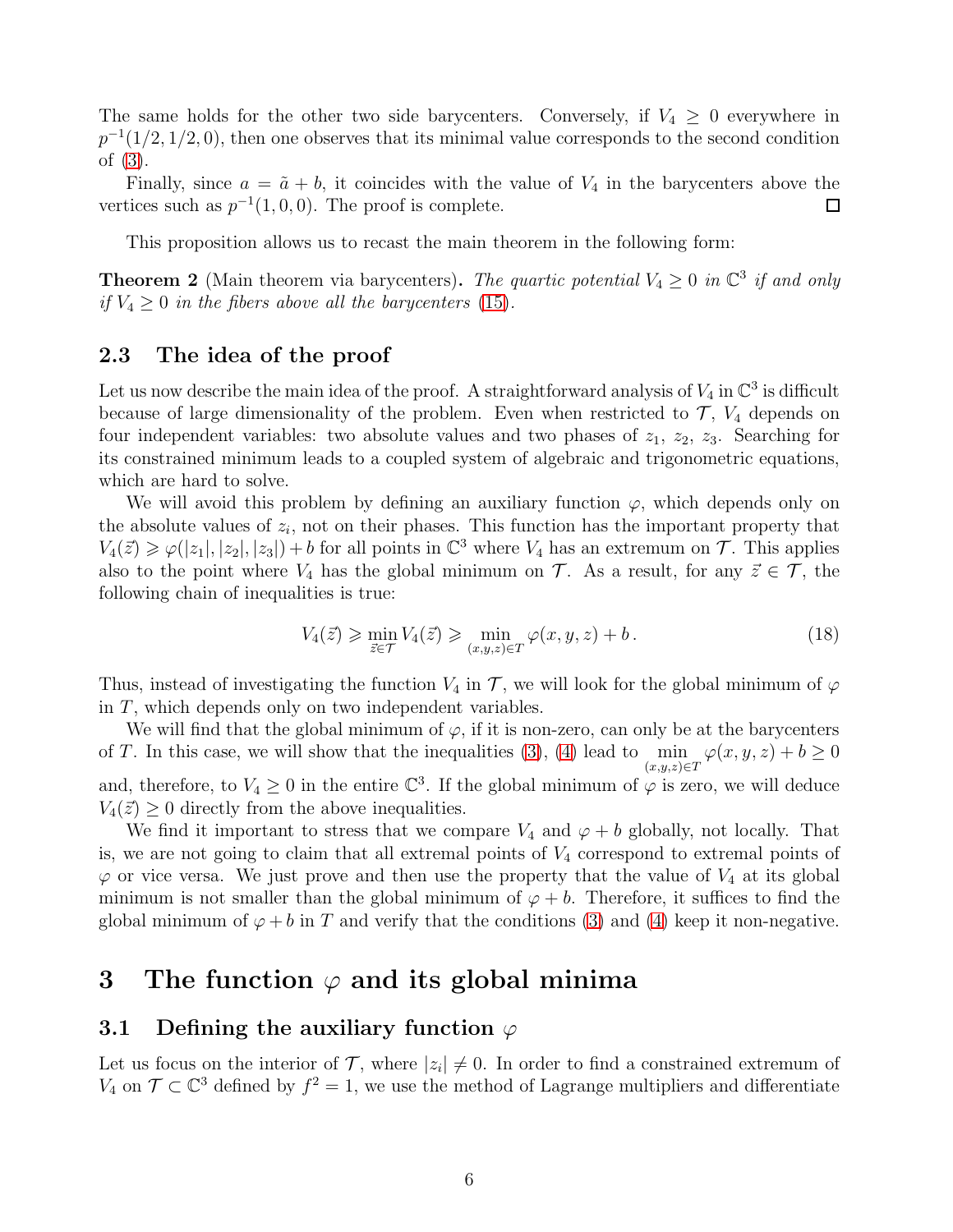$V_4$  and f with respect to the antiholomorphic coordinates  $\bar{z}_i$ . We remind that, if  $z = x + iy$ , the antiholomorphic derivative operator is defined as

$$
\bar{\partial} = \frac{\partial}{\partial \bar{z}} = \frac{1}{2} \left( \frac{\partial}{\partial x} + i \frac{\partial}{\partial y} \right), \quad \frac{\partial z}{\partial \bar{z}} = 0, \quad \frac{\partial \bar{z}}{\partial \bar{z}} = 1, \quad \frac{\partial |z|}{\partial \bar{z}} = \frac{1}{2} \frac{z}{|z|}.
$$
 (19)

The constrained extremum is given by the equation

$$
\nabla_{\bar{\partial}} V_4|_{\mathcal{T}} = \lambda \nabla_{\bar{\partial}} f|_{\mathcal{T}},\tag{20}
$$

which can be rewritten in terms of  $\nabla_{\bar{\partial}} f^2 |_{\mathcal{T}}$ , by rescaling and shifting the original Lagrange multiplier  $\lambda$ , namely  $\lambda = 2(\mu + b)$ , as

$$
\nabla_{\bar{\partial}} V_4|_{\mathcal{T}} = (\mu + b)\nabla_{\bar{\partial}} f^2|_{\mathcal{T}}.\tag{21}
$$

This leads to the equation

<span id="page-6-0"></span>
$$
A\begin{pmatrix} z_1 \\ z_2 \\ z_3 \end{pmatrix} = \mu \begin{pmatrix} z_1/|z_1| \\ z_2/|z_2| \\ z_3/|z_3| \end{pmatrix}, \quad |z_1| + |z_2| + |z_3| = 1. \tag{22}
$$

One can see that, at the points satisfying [\(22\)](#page-6-0), one has  $\mu = \vec{z}^{\dagger} A \vec{z} = h(\vec{z}) = V_4(\vec{z}) - b$ . Thus, the non-negativity of  $V_4$  at these extremum points is equivalent to  $\mu + b \geq 0$ .

However, the values of  $\mu$  just introduced are defined for the points of constrained extrema of  $V_4$ , We want to build a function  $\varphi$  which is defined everywhere on T and which coincides with  $\mu$  at these points. To build it, let us define the rescaling matrix

$$
R = \begin{pmatrix} |z_1|^{1/2} & 0 & 0\\ 0 & |z_2|^{1/2} & 0\\ 0 & 0 & |z_3|^{1/2} \end{pmatrix}
$$
 (23)

and multiply  $(22)$  by R. Then Eq.  $(22)$  can be recast in the eigenvalue problem of a new matrix  $A(x, y, z) = RAR$ , where  $(x, y, z) = p(\vec{z})$ , defined everywhere on T:

$$
A(x, y, z)\vec{w} = \mu \vec{w}, \quad A(x, y, z) = \begin{pmatrix} x\widetilde{a} & \sqrt{xy}d & \sqrt{xz}\ \overline{d} \\ \sqrt{xy}\overline{d} & y\widetilde{a} & \sqrt{yz}d \\ \sqrt{xz}d & \sqrt{yz}\overline{d} & z\widetilde{a} \end{pmatrix}, \quad \vec{w} = R^{-1}\vec{z}, \tag{24}
$$

where vector  $\vec{w} = (w_1, w_2, w_3)^t$  is a unit length vector satisfying  $|w_1| = \sqrt{x}$ ,  $|w_2| = \sqrt{y}$ ,  $|w_3| = \sqrt{z}$  $\sqrt{z}$ .

The new matrix  $A(x, y, z)$  is a hermitean matrix defined everywhere on T including its boundary  $\partial T$ . Therefore, one can study its spectrum everywhere in T. We define the auxiliary function  $\varphi(x, y, z)$  as the minimal eigenvalue (among the three eigenvalues available) at each point in T:

<span id="page-6-1"></span>
$$
\varphi \colon T \to \mathbb{R}, \quad \varphi(x, y, z) = \min \, \operatorname{Spec} A(x, y, z). \tag{25}
$$

Although it is possible to write explicit expressions for the three eigenvalues of a  $3 \times 3$  matrix, we will not use them. The key observation is that, at the points of constrained extrema of  $V_4$ ,

$$
V_4(\vec{z}) - b = \mu \ge \varphi(|z_1|, |z_2|, |z_3|) \ge \min_{(x, y, z) \in T} \varphi(x, y, z).
$$
 (26)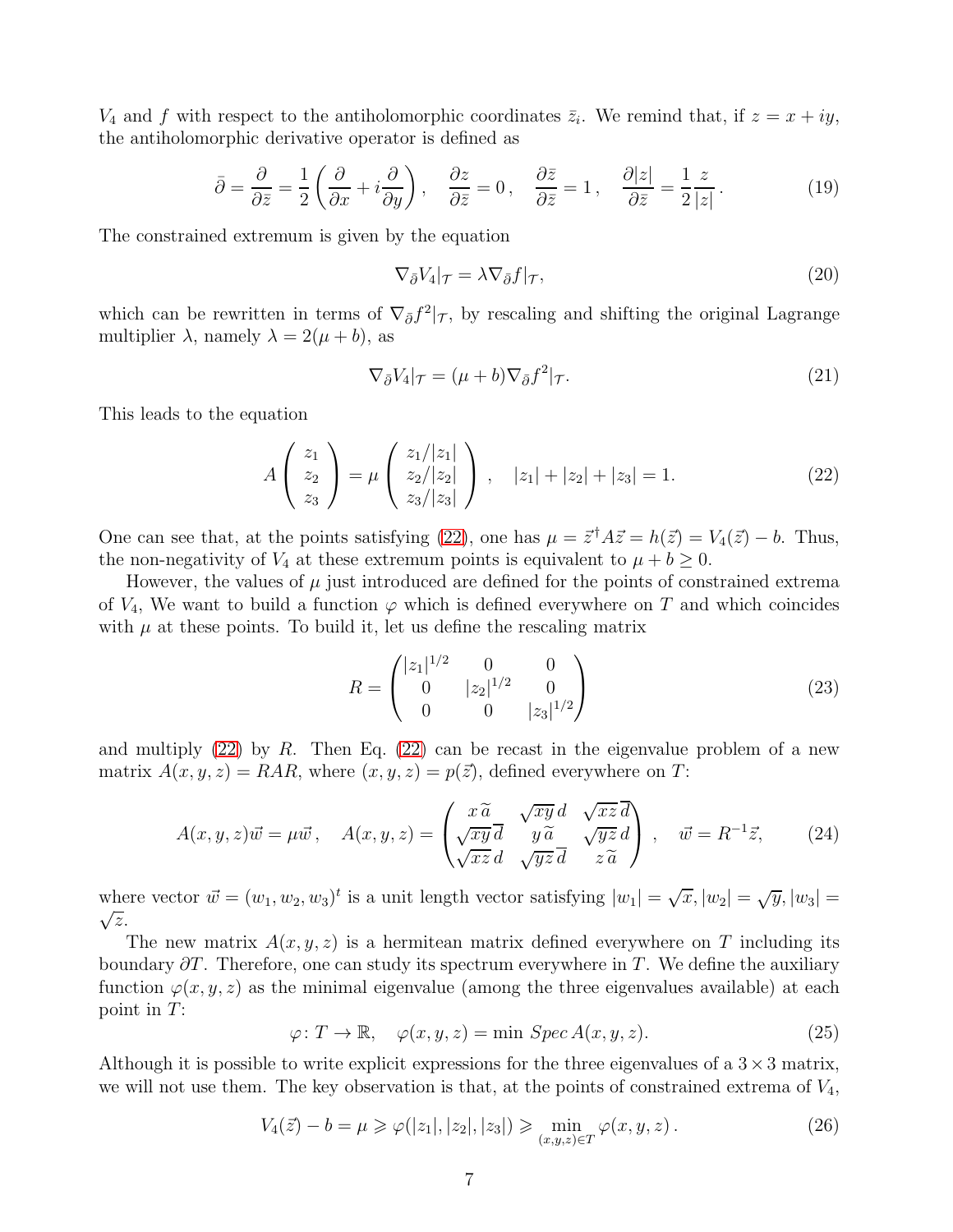We conclude that, for any  $\vec{z} \in \mathcal{T}$ ,

$$
V_4(\vec{z}) \ge \min_{\vec{z} \in \mathcal{T}} V_4(\vec{z}) \ge \min_{(x,y,z)\in\mathcal{T}} \varphi(x,y,z) + b,\tag{27}
$$

which is exactly what we announced in Section [2.3.](#page-5-0)

With this result, we now turn to the search of the global minimum of function  $\varphi(x, y, z)$ instead of dealing with  $V_4$ .

#### <span id="page-7-0"></span>**3.2** Smooth minima of  $\varphi$  inside T

Analyzing  $\varphi$  defined for the most general matrix A and the coefficient b will result in very technical case-dependent analysis. Instead we show that it is sufficient to prove Theorem [1](#page-2-4) for those functions  $V_4$  satisfying [\(3\)](#page-2-3), [\(4\)](#page-2-3), which have *generic* data  $(A, b)$ , see [A](#page-13-0)ppendix A for the relevant definitions and the justification why the problem can be reduced to the generic case. So, in the present section we assume that the tuple of coefficients  $(A, b)$  determining our  $V_4$  is generic with respect to the collection of functions specified in subsection [A.3.](#page-14-0)

At each point in T, the matrix  $A(x, y, z)$  has three eigenvalues (counted with multiplicity). Thus, the spectrum of  $A(x, y, z)$  defines a triple cover of T. Individual branches can intersect, which means that there may exist points in T where  $\varphi(x, y, z)$  is non-differentiable. Therefore, when looking for the minimum of  $\varphi$ , we need to analyze not only smooth extrema but also the non-differentiable points.

We begin here with smooth critical points lying in the interior of  $T$ . Given the matrix  $A(x, y, z)$ , its eigenvalues  $\mu$  can be found as solutions of the characteristic equation: det( $\mu$ 1 −  $A(x, y, z) = 0$ . The matrix  $A(x, y, z)$  depends on the parameters  $\tilde{a}$  and d inherited from the original A and on the point  $(x, y, z)$  subject to the constraint  $x + y + z = 1$ . This characteristic equation can be written in the following form:

<span id="page-7-1"></span>
$$
g(\mu; x, y, z) := \mu^3 - \frac{\sigma_1(A)}{3}\mu^2 + \frac{\sigma_2(A)}{3}(xy + yz + xz)\mu - \sigma_3(A)xyz = 0,
$$
 (28)

where  $\sigma_{1,2,3}(A)$  can be expressed via the already familiar eigenvalues of the matrix A:

$$
\sigma_1(A) = \text{Tr } A = \lambda_1 + \lambda_2 + \lambda_3, \quad \sigma_2(A) = \lambda_1 \lambda_2 + \lambda_2 \lambda_3 + \lambda_3 \lambda_1, \quad \sigma_3(A) = \lambda_1 \lambda_2 \lambda_3 = \det A.
$$

The condition [\(28\)](#page-7-1) defines the implicit (multivalued) function  $\mu$  on T. Choosing x and y as independent variables and substituting  $z = 1 - x - y$ , one can compute the total derivatives  $dg/dx = 0$  and  $dg/dy = 0$  and express them via the derivatives  $\mu_x = \partial \mu / \partial x$  and  $\mu_y = \partial \mu / \partial y$ of a particular branch of  $\mu$ :

$$
\frac{dg}{dx} = \frac{\partial g}{\partial \mu} \mu_x + \frac{\partial g}{\partial x} = \mu_x \frac{\partial g}{\partial \mu} + \left(\frac{\sigma_2}{3} \mu - \sigma_3 y\right) (z - x) = 0,
$$
  

$$
\frac{dg}{dy} = \frac{\partial g}{\partial \mu} \mu_y + \frac{\partial g}{\partial y} = \mu_y \frac{\partial g}{\partial \mu} + \left(\frac{\sigma_2}{3} \mu - \sigma_3 x\right) (z - y) = 0,
$$
 (29)

where

$$
\frac{\partial g}{\partial \mu} = 3\mu^2 - \frac{2\sigma_1}{3}\mu + \frac{\sigma_2}{3}(xy + xz + yz). \tag{30}
$$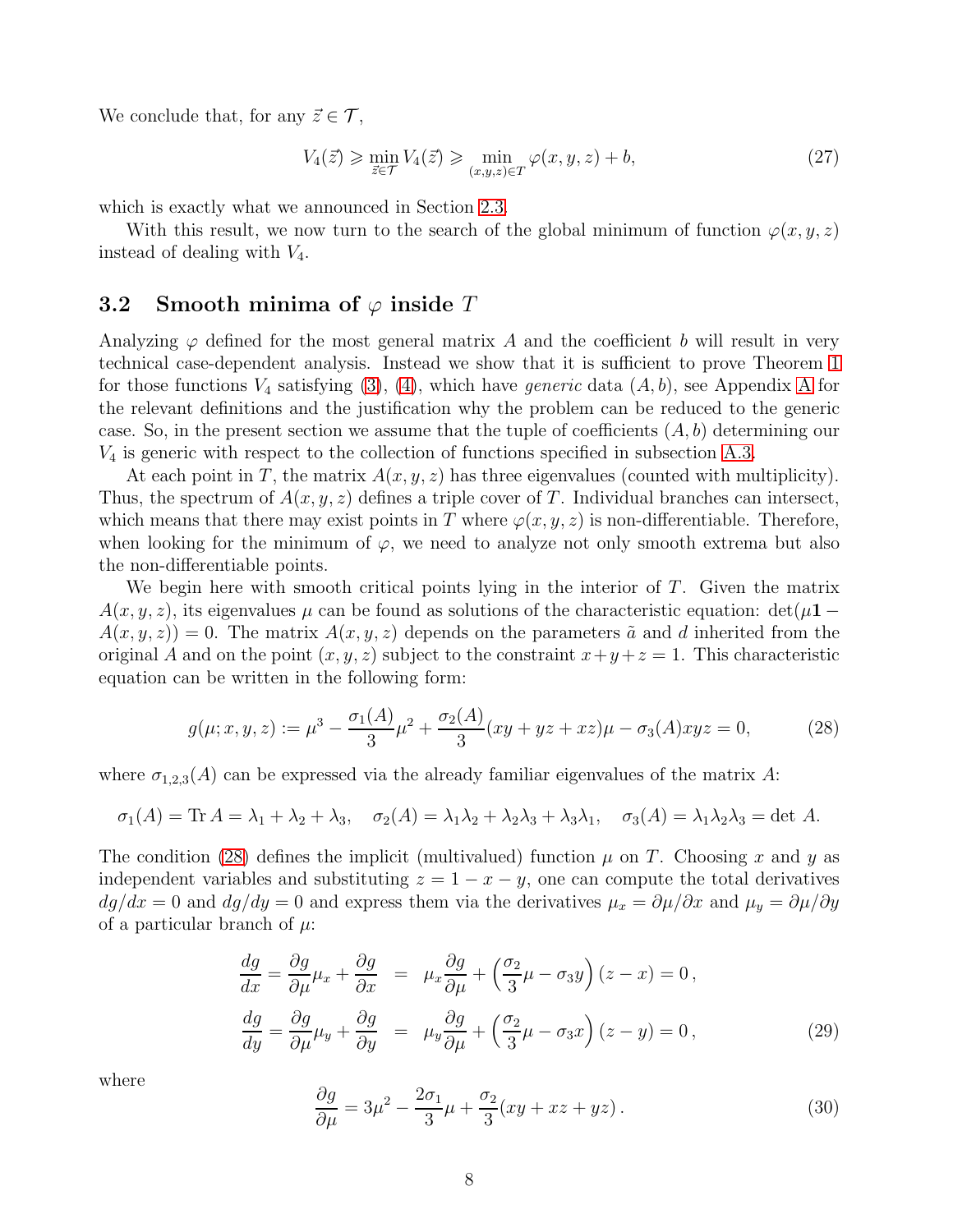Vanishing of the derivatives  $\mu_x = \mu_y = 0$  at a smooth critical point of a given branch implies

$$
\left(\frac{\sigma_2}{3}\mu - \sigma_3 y\right)(z - x) = 0, \quad \left(\frac{\sigma_2}{3}\mu - \sigma_3 x\right)(z - y) = 0. \tag{31}
$$

This system of equations has two sorts of solutions.

• One is  $x = y = z = 1/3$ , the barycenter of T. At this point,  $A(x, y, z) = A/3$ , and the value of  $\mu$  is determined by the characteristic equation for  $A/3$  whose eigenvalues are  $\tilde{\lambda}_k = \lambda_k/3$ . Let us write this characteristic equation as

$$
g(\mu; 1/3, 1/3, 1/3) = (\mu - \tilde{\lambda}_1)(\mu - \tilde{\lambda}_2)(\mu - \tilde{\lambda}_3) = 0.
$$
 (32)

Then  $\partial g / \partial \mu$  at the point  $\mu = \tilde{\lambda}_1$  can be represented as

<span id="page-8-0"></span>
$$
\frac{\partial g}{\partial \mu} = (\tilde{\lambda}_1 - \tilde{\lambda}_2)(\tilde{\lambda}_1 - \tilde{\lambda}_3).
$$
\n(33)

One sees that for a generic matrix A, whose eigenvalues do not coincide,  $\partial g/\partial \mu \neq 0$ .

Differentiating  $q = 0$  further, one can observe that the Hessian matrix for  $\mu$  at this point has the following form:

$$
\begin{pmatrix} \mu_{xx} & \mu_{xy} \\ \mu_{yx} & \mu_{xx} \end{pmatrix} = \frac{\mu \sigma_2 - \sigma_3}{3 \partial g / \partial \mu} \begin{pmatrix} 2 & 1 \\ 1 & 2 \end{pmatrix} . \tag{34}
$$

• The other solution comes from equating just two variables, for example  $x = y \neq z$ . For a generic A the values of  $x, y, z$  forming that solution are well-defined and non-zero:

$$
x = y = \frac{\sigma_2 \mu}{3\sigma_3}, \quad z = 1 - 2\frac{\sigma_2 \mu}{3\sigma_3}.
$$
\n
$$
(35)
$$

Expressing  $\mu = 3\sigma_3 x/\sigma_2$  and substituting it into the characteristic equation [\(28\)](#page-7-1), one obtains the value of  $x$ :

$$
x = \frac{3\sigma_1\sigma_2\sigma_3 - \sigma_2^3}{27\sigma_3^2 - \sigma_2^3},
$$
\n(36)

which is, again, well-defined and non-zero for a generic A. Differentiating  $g = 0$  again, we obtain at this point

$$
0 = \frac{d^2g}{dx^2} = \mu_{xx}\frac{\partial g}{\partial \mu} - 2\left(\frac{\mu\sigma_2}{3} - \sigma_3 y\right) = \mu_{xx}\frac{\partial g}{\partial \mu}.
$$
 (37)

Direct inspection shows that at this point  $\partial g/\partial \mu \neq 0$ , as it would attain zero only if x were zero. Therefore,  $\mu_{xx} = 0$ . The same applies to  $\mu_{yy}$ . However, the cross derivative is  $\mu_{xy} = \frac{\sigma_3(z-x)}{\partial g/\partial \mu} \neq 0$ . Thus, the hessian at the considered point is never positive definite, and this critical point is a saddle point, not a minimum.

The same conclusion applies to the other two points, which correspond to  $x = z \neq y$ and  $y = z \neq x$ .

We conclude that if  $\varphi(x, y, z)$  attains a smooth minimum in the interior of T, it can only be at the barycenter  $x = y = z = 1/3$ . At this point, the three eigenvectors of A given in [\(10\)](#page-3-2) when divived by  $\sqrt{3}$  belong to the fiber over this barycenter  $p^{-1}(1/3, 1/3, 1/3)$ . Therefore, the value  $\varphi(1/3, 1/3, 1/3) = \min_{k} \tilde{\lambda}_k, k = 1, 2, 3$ . Thus, if Eqs. [\(4\)](#page-2-3) are satisfied,  $\varphi(1/3, 1/3, 1/3) + b \ge 0$ and, therefore, by [\(18\)](#page-5-3),  $V_4 \geq 0$  on  $\mathcal{T}$ .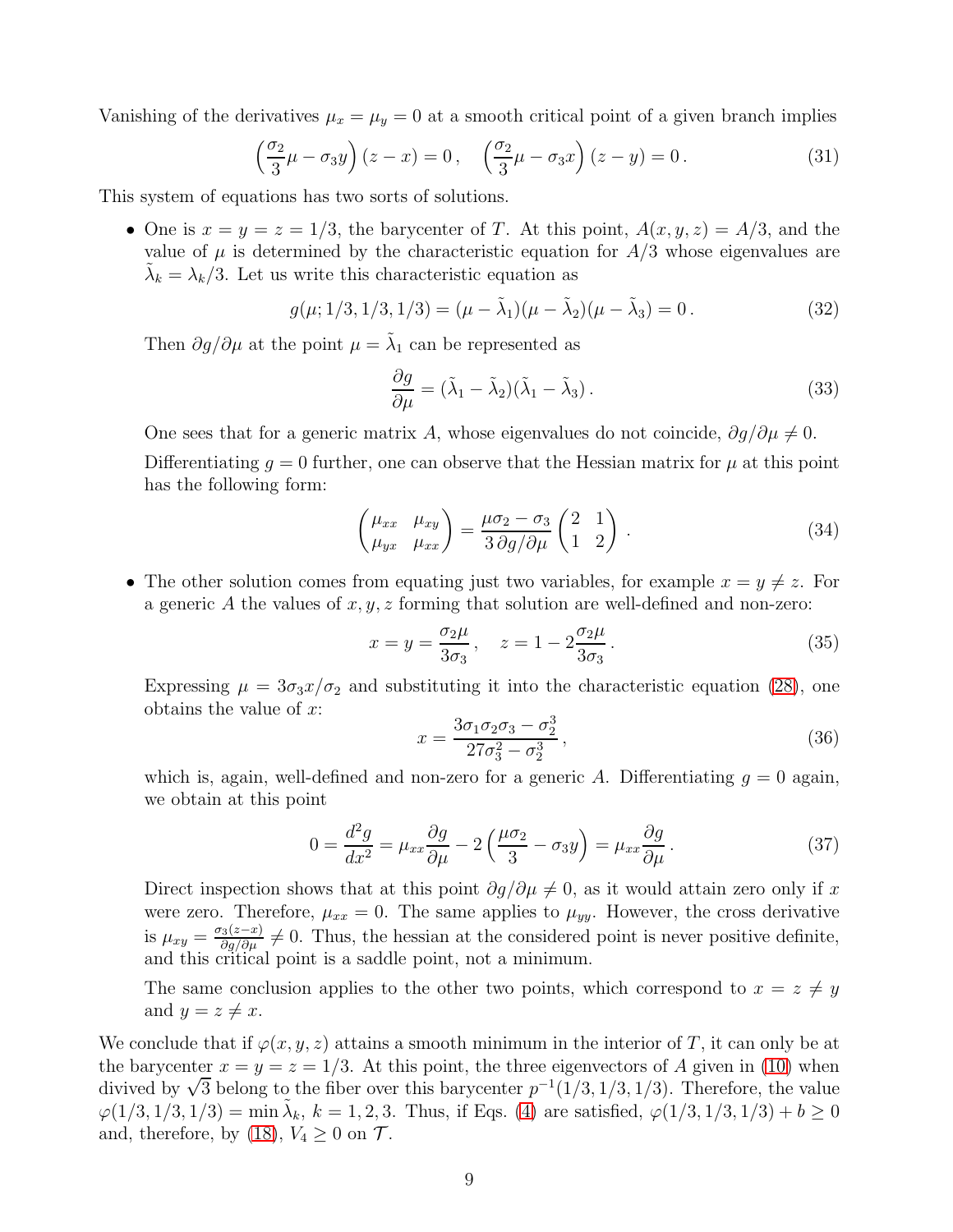#### <span id="page-9-0"></span>3.3 Non-differentiable points of  $\varphi$

The function  $\varphi$  defined as the minimum value of the triple cover can, in principle, be nondifferentiable at certain points inside  $T$ . Let us consider an individual branch of this triple cover. It is represented by the (singular) manifold with boundary, which we denote  $\mathcal E$  and define as

$$
\mathcal{E} = \{(\mu, t) \in \mathbb{R} \times T \mid g(\mu, t) = 0\},\
$$

where the function  $g(\mu, t) = g(\mu, x, y, z)$  is defined in [\(28\)](#page-7-1). Let  $(\mu_0, t_0) \in \mathcal{E}$  be a point of this manifold. The implicit function theorem states that if  $\frac{\partial g}{\partial \mu}|_{(\mu_0,t_0)} \neq 0$ , then there is an open neighborhood U of  $(\mu_0, t_0)$  in E such that  $U \cong \mathbb{R}$  and the coordinate  $\mu$  of the point  $(\mu, t) \in U$  is expressed as a smooth function of the component t. Therefore, the only obstacle to differentiability of  $\mu$  as a function of t at  $t_0$  is when  $\frac{\partial g}{\partial \mu}|_{(\mu_0,t_0)} = 0$ .

This can happen in two distinct situations.



<span id="page-9-1"></span>Figure 1:  $\mathcal E$  is smooth at  $(\mu_0, t_0)$  and  $\mu(t)$  is not differentiable at  $t_0$ 

- The gradient  $\nabla_{\mu,t} g|_{(\mu_0,t_0)}$  whose first component is  $\frac{\partial g}{\partial \mu}|_{(\mu_0,t_0)}$  is non-zero "horizontal" vector. Then, the variety  $\mathcal E$  is smooth at this point, and by virtue of the implicit function theorem,  $\mu(t)$  takes locally the form of the plot in Fig. [3.3.](#page-9-0) Clearly, this point cannot be the extremum of  $\varphi$  (actually, one can show that there are no such points in  $\mathcal E$ at all).
- The entire gradient is vanishing at this point. This can happen only at the points where at least two branches of the triple cover intersect (the case when two branches coincide identically on  $T$  can be disregarded for general matrices  $A$ ). Indeed, following the logic that led us to [\(33\)](#page-8-0), we can conclude that  $\partial g/\partial \mu = 0$  only when two eigenvalues of  $A(x, y, z)$  coincide. If the intersection takes place in the form as shown in Fig. [3.3,](#page-9-1) then



<span id="page-9-2"></span>Figure 2:  $\varphi$  is not differentiable at  $t_0$ , which is the intersection point of two smooth branches again it cannot be the global minimum. The only arrangement for such a point to be the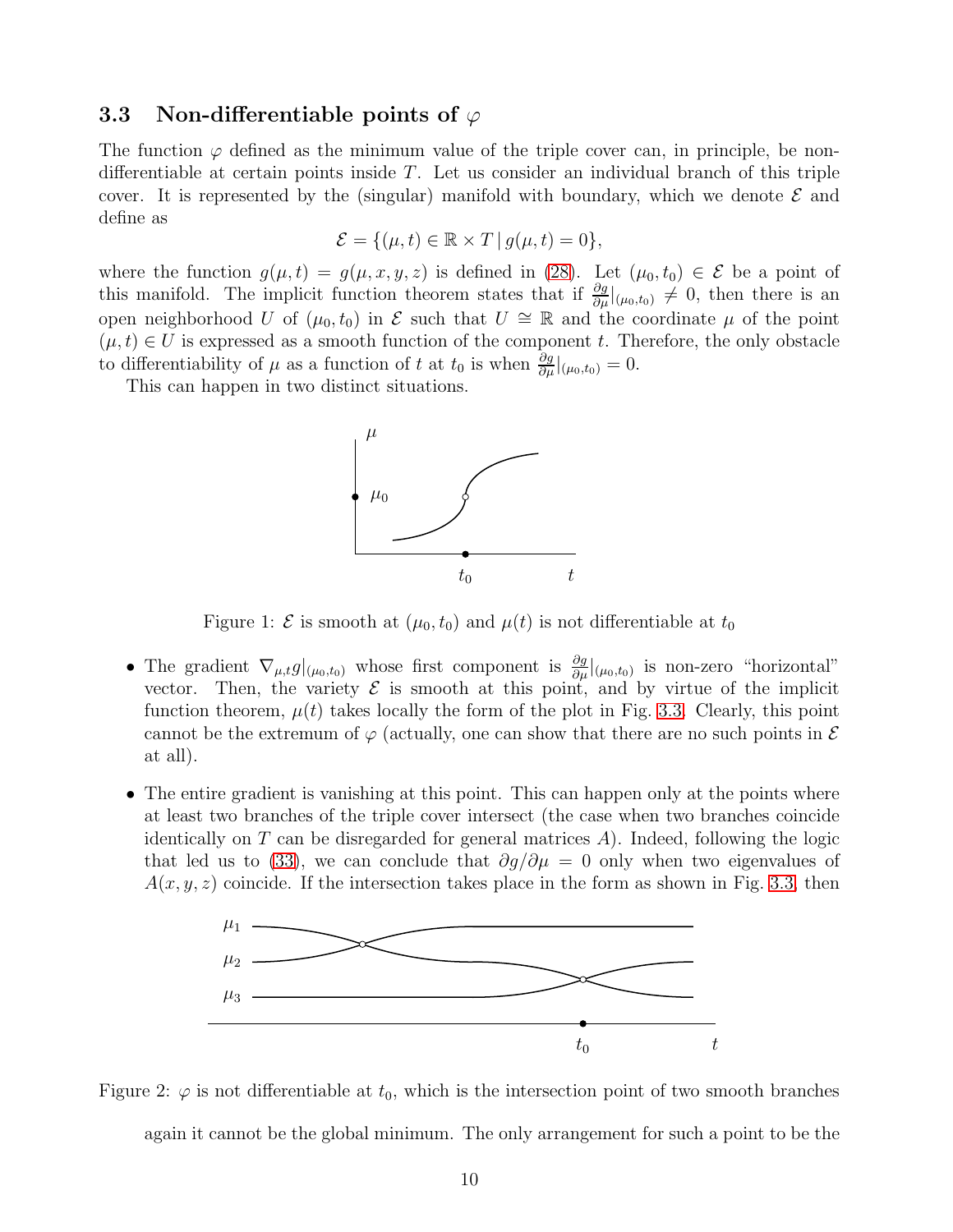

Figure 3:  $\varphi$  is not differentiable at the common cusp point of  $\mu_{1,2}$ 

global minimum is when two branches not only coincide but also both have downward cusps at this point, Fig. [3.3.](#page-9-2) However, since  $\mu_1 + \mu_2 + \mu_3 = \sigma_1/3 = \text{const}$ , it implies that the third branch must possess a compensating upward cusp. But if it has a cusp, it must, at this point, meet yet another eigenvalue. Since we have only three eigenvalues at our disposal, we conclude that this arrangement is impossible.

These geometric arguments can be recast in the strict differential language which confirms the conclusion that  $\varphi$  cannot attain the global minimum at the interior points of T where it is non-differentiable.

#### <span id="page-10-0"></span>3.4 The function  $\varphi$  on the boundary of T

Let us now restrict the function  $\varphi(x, y, z)$  to the boundary of T. For definiteness, we consider the side  $z = 0$ . Then, we deal with one-variable problem, with x being independent variable and  $y = 1 - x$ . The characteristic equation [\(28\)](#page-7-1) takes the form

<span id="page-10-1"></span>
$$
\mu^3 - \frac{\sigma_1}{3}\mu^2 + \frac{\sigma_2}{3}x(1-x)\mu = \mu\left[\mu^2 - \frac{\sigma_1}{3}\mu + \frac{\sigma_2}{3}x(1-x)\right] = 0.
$$
 (38)

One of the branches of our multivalued functional solution of the above equation is  $\mu = 0$ , which is constant along the boundary of  $T$ . In fact, as can be seen from the original characteristic equation [\(28\)](#page-7-1), for a generic matrix A, the spectrum of  $A(x, y, z)$  contains zero only at the boundary  $xyz = 0$ .

Below, by "minimum" we always mean "the absolute minimum". The case when  $\mu = 0$ delivers the minimum of  $\varphi$  on T will be covered in the next subsection; now we assume that if the minimum of  $\varphi$  is attained at the boundary, it is nonzero. Moreover, we assume that locally around the point of the minimum  $\varphi$  is equal to the minimum of the two branches determined by the remaining quadratic factor in [\(38\)](#page-10-1).

Applying the differential analysis of critical and non-differentiable points just as above, we see that the minimum of  $\varphi$  can be attained either at the side barycenter  $x = y = 1/2$  or at the vertices. In the case when the minimum is attained at the side barycenter, it is equal to

$$
\varphi(1/2, 1/2, 0) = \min \, \operatorname{Spec} A(1/2, 1/2, 0) = \min \{0, (\tilde{a} - |d|)/2, (\tilde{a} + |d|)/2\} = (\tilde{a} - |d|)/2.
$$

Thus, if Eqs. [\(3\)](#page-2-3) are satisfied,  $\varphi(1/2, 1/2, 0) + b \ge 0$ . If the minimum is attained at  $(1, 0, 0)$ , it is equal to

$$
\varphi(1,0,0) = \min \, \text{Spec} \, A(1,0,0) = \min \{0, \tilde{a}\} = \tilde{a},
$$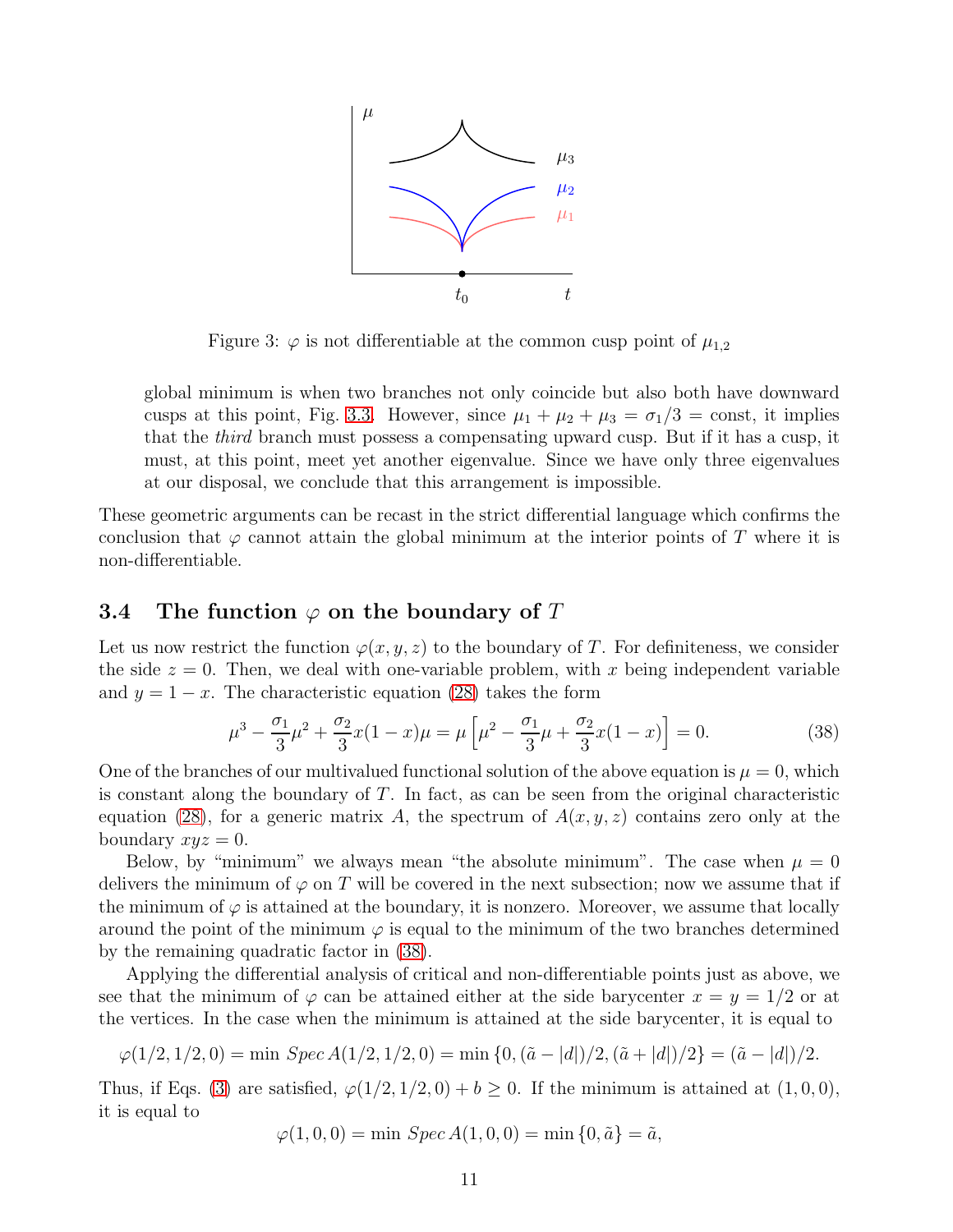and again by Eqs. [\(3\)](#page-2-3) we have  $\varphi(1,0,0) + b \ge 0$ . In either case we get by [\(18\)](#page-5-3) that  $V_4 \ge 0$  on  $\mathcal{T}.$ 

#### <span id="page-11-0"></span>**3.5** The case min  $\varphi = 0$

The assumption  $\min_{(x,y,z)\in\mathcal{I}}\varphi(x,y,z)=0$  implies that the spectrum of  $A(x,y,z)$  for all  $(x,y,z)\in\mathcal{I}$ T is non-negative, in particular the hermitean form  $h(\vec{z})$  with the matrix  $A = 3A(1/3, 1/3, 1/3)$ is non-negative.

We can equivalently reformulate inequalities [\(4\)](#page-2-3) in terms of the eigenvalues  $\lambda_k$  of A as

$$
\frac{1}{3}\left(\min_{k=1,2,3} \lambda_k\right) + b \ge 0. \tag{39}
$$

The form  $h(\vec{z})$  attains its minimum on the sphere  $||\vec{z}||^2 = 1/3$  at an eigendirection which, by [\(10\)](#page-3-2), belongs to the fiber  $p^{-1}(1/3, 1/3, 1/3) \subset \mathcal{T}$ . The entire fiber  $p^{-1}(1/3, 1/3, 1/3)$  is contained in the sphere  $||\vec{z}||^2 = 1/3$ . It is an easy check that this fiber consists of the shortest vectors in T, that is, all vectors  $\vec{z} \in T$  satisfy  $||\vec{z}||^2 \geq 1/3$ . Consequently, for our non-negative  $h(\vec{z})$  we have

$$
V_4(\vec{z}) = h(\vec{z}) + b = 3||\vec{z}||^2 h\left(\frac{\vec{z}}{\sqrt{3}||\vec{z}||}\right) + b \ge h\left(\frac{\vec{z}}{\sqrt{3}||\vec{z}||}\right) + b \ge
$$
  

$$
\ge \min_{\vec{z}_0 \in p^{-1}(1/3, 1/3, 1/3)} h(\vec{z}_0) + b = \frac{1}{3} \left(\min_{k=1,2,3} \lambda_k \right) + b \ge 0,
$$
 (40)

<span id="page-11-1"></span>for all  $\vec{z} \in \mathcal{T}$ . Non-negativity of  $h(\vec{z})$  is used in the first inequality in this chain.

### <span id="page-11-2"></span>4 Discussion and conclusions

#### 4.1 The synthesis of the arguments

Let us summarize the arguments and calculations of the previous sections.

- Necessity. Imposing conditions [\(3\)](#page-2-3) and [\(4\)](#page-2-3) is necessary to ensure  $V_4 \geq 0$  because we explicitly found the rays in  $\mathbb{C}^3$  where  $V_4$  is proportional to each of the expressions involved in these inequalities. Thus, the most laborious task is to prove the sufficiency of [\(3\)](#page-2-3) and [\(4\)](#page-2-3) for  $V_4 \geq 0$ .
- Knowing that  $V_4$  is a homogeneous function, we restricted it to the compact space  $\mathcal T$ defined by  $|z_1|+|z_2|+|z_3|=1$ . Instead of analyzing  $V_4$  on  $\mathcal T$ , we introduced an auxiliary function  $\varphi$  defined on the triangular region  $T \subset \mathbb{R}^3$  of points  $(x, y, z)$  satisfying  $x, y, z \ge 0$ and  $x + y + z = 1$ . This function has the property that  $V_4 \ge \varphi + b$  at any point where  $V_4$  has an extremum. In other words, the global minimum of  $V_4$  in  $\mathcal T$  is bounded from below by the global minimum of  $\varphi + b$  on T. Thus, we switched our attention to the minima of  $\varphi$ .
- Since  $\varphi$  depends on two independent variables, it is easier to analyze than  $V_4$  in  $\mathcal{T}$ . We found that non-zero minima of  $\varphi$  can be located only at the barycenters of T [\(15\)](#page-4-1). If the conditions [\(3\)](#page-2-3) and [\(4\)](#page-2-3) are imposed, then  $\varphi + b \geq 0$  at the barycenters and, consequently,  $V_4 \geq 0$  everywhere in  $\mathcal{T}$ .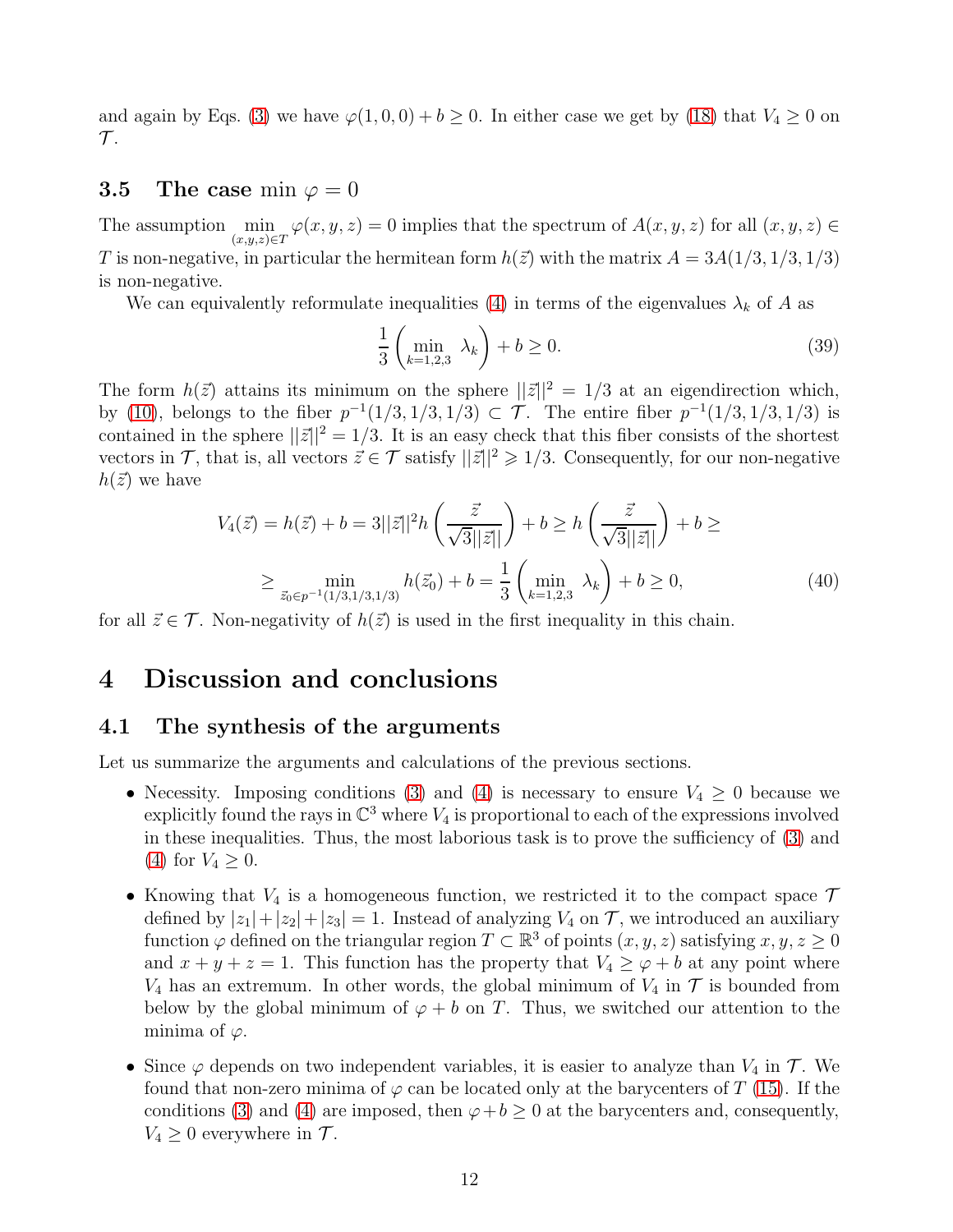#### <span id="page-12-0"></span>4.2 Physics reformulation

Three-Higgs-doublet models make use of three Higgs doublets  $\phi_i$ ,  $i = 1, 2, 3$ , each  $\phi_i \in \mathbb{C}^2$ . The Higgs potential of the  $A_4$ -invariant 3HDM [\[17,](#page-15-12) [21,](#page-15-13) [22,](#page-16-4) [24\]](#page-16-5) is traditionally written as

$$
V = \mu^2(\phi_1^{\dagger}\phi_1 + \phi_2^{\dagger}\phi_2 + \phi_3^{\dagger}\phi_3) + \lambda_1(\phi_1^{\dagger}\phi_1 + \phi_2^{\dagger}\phi_2 + \phi_3^{\dagger}\phi_3)^2 + \lambda_3\left[ (\phi_1^{\dagger}\phi_1)(\phi_2^{\dagger}\phi_2) + (\phi_1^{\dagger}\phi_1)(\phi_3^{\dagger}\phi_3) + (\phi_2^{\dagger}\phi_2)(\phi_3^{\dagger}\phi_3) \right] + \lambda_4(|\phi_1^{\dagger}\phi_2|^2 + |\phi_2^{\dagger}\phi_3|^2 + |\phi_3^{\dagger}\phi_1|^2) + \frac{\lambda_5}{2}\left\{ e^{i\epsilon} \left[ (\phi_1^{\dagger}\phi_2)^2 + (\phi_2^{\dagger}\phi_3)^2 + (\phi_3^{\dagger}\phi_1)^2 \right] + H.c. \right\}.
$$
 (41)

One usually assumes that the minimum of this potential corresponds to a neutral vacuum, with the vacuum expectation values of the three doublets being proportional to each other as vectors in  $\mathbb{C}^2$ . This allows one to focus attention only to the "neutral subspace" of the space of three doublets. Technically, it is done by replacing  $\phi_i$  with complex numbers, so that the terms with  $\lambda_3$  and  $\lambda_4$  can be combined in a single term with the coefficient  $\lambda_3 + \lambda_4$ . Finally, by defining  $z_i = \phi_i^2$ , one rewrites the quartic part of the potential as a quadratic form in terms of  $z_i$  and their conjugates [\(1\)](#page-2-2). The relation between the coefficients is

$$
a = \lambda_1, \quad 2b = 2\lambda_1 + \lambda_3 + \lambda_4, \quad 2d = \lambda_5 e^{i\epsilon}.
$$
 (42)

The inequalities [\(3\)](#page-2-3) and [\(4\)](#page-2-3) then become

<span id="page-12-2"></span>
$$
\lambda_1 \ge 0, \quad 4\lambda_1 + \lambda_3 + \lambda_4 - \lambda_5 \ge 0, \quad 3\lambda_1 + \lambda_3 + \lambda_4 + \lambda_5 \cos\left(\epsilon + \frac{2\pi k}{3}\right) \ge 0, \tag{43}
$$

just as stated in [\[16\]](#page-15-11). In this work we proved that these conditions are necessary and sufficient BFB conditions in the neutral Higgs subspace.

In the light of the results of [\[13,](#page-15-8)[16\]](#page-15-11), a word of caution is in order. As demonstrated in [\[13\]](#page-15-8), a multi-Higgs potential can be bounded in the neutral subspace but unbounded from below along some charge-breaking directions, even if it has a valid neutral (local) minimum, with all the charged Higgs masses squared positive. Since we have not analyzed the full space of Higgs doublets, we still cannot claim the conditions [\(43\)](#page-12-2) are sufficient in all situations with neutral vacuum. In particular, they could easily become insufficient in softly broken  $A_4$  symmetric model. To close this gap, one would need to explore the quartic potential in the entire orbit space, including the charge-breaking directions, similarly to what was done in [\[16\]](#page-15-11) for the  $S_4$ -symmetric 3HDM.

Finally, we remark that the auxiliary function method described in this paper may also be suitable for the less symmetric versions of 3HDM such as Weinberg's and Branco's models with the symmetry group  $\mathbb{Z}_2 \times \mathbb{Z}_2$ . However, this passage is not trivial and requires further work.

#### <span id="page-12-1"></span>4.3 Conclusions

In summary, we proved in this paper that the inequalities [\(43\)](#page-12-2) conjectured in [\[16\]](#page-15-11) indeed represent the necessary and sufficient bounded-from-below conditions for the  $A_4$  symmetric 3HDM, at least within the neutral Higgs space. We could achieve this result with the aid of a novel technique, in which we used an auxiliary function  $\varphi$  defined in [\(25\)](#page-6-1) and related to the Higgs potential. We believe that this technique can be extended to the more challenging case of the original Weinberg's 3HDM model, where the exact BFB conditions are still unknown.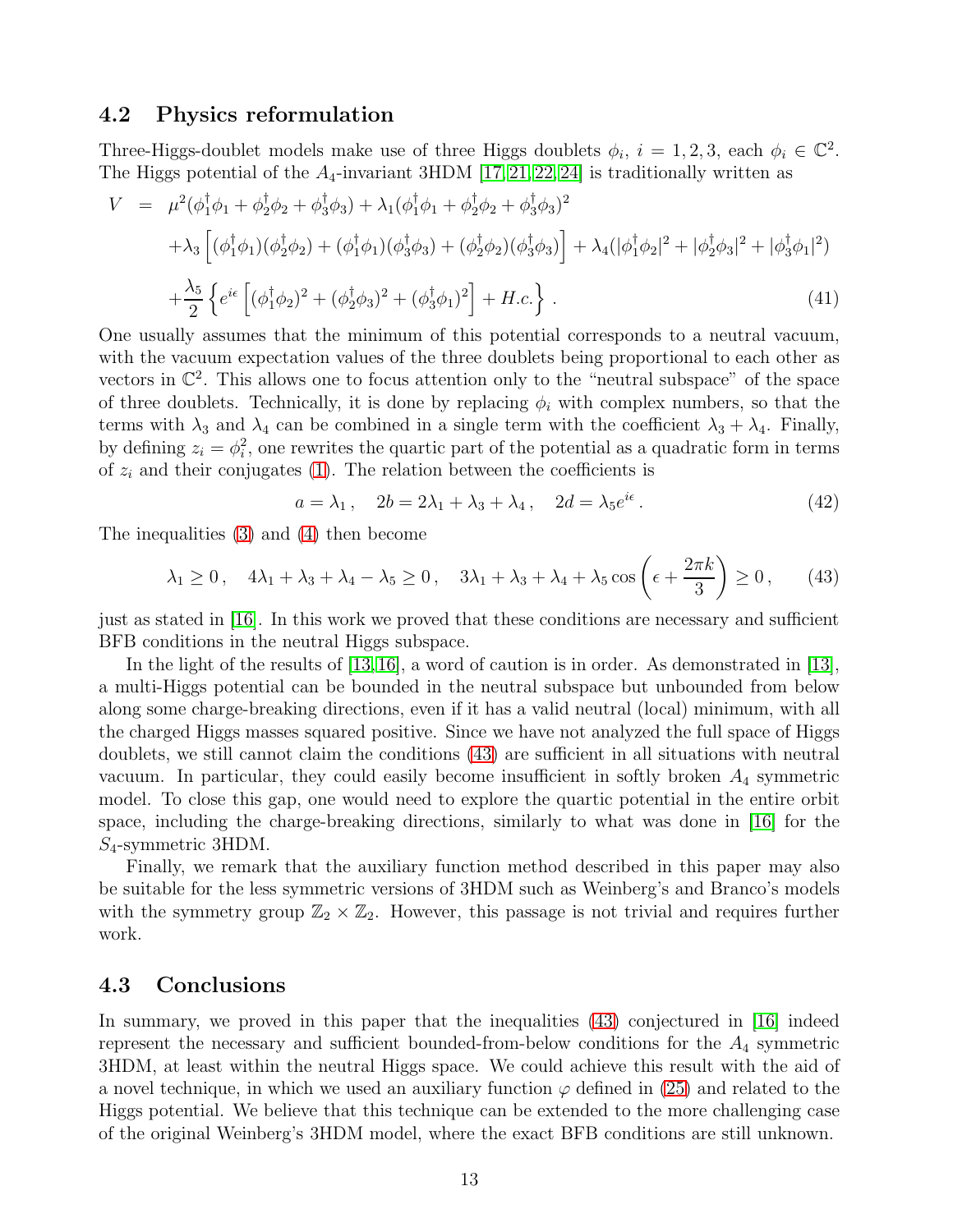#### Acknowledgements

The work was initiated in July-August 2020 during the Workshop of Mathematical center in Akademgorodok, held under agreement No. 075-15-2019-1675 with the Ministry of Science and Higher Education of the Russian Federation. We are grateful to the organizers of this workshop for the stimulating atmosphere. The initial steps towards the proof reported here, including numerical verification of the validity of the conjectured inequalities, were done in collaboration with Valery Churkin, Daria Lytkina, Ivan Antipov, Yury Efremenko, Igor Novikov, Arseny Sadovnikov, Kirill Starodubets, and Alexandr Chumakov. We also thank Prof. Valery Churkin for suggesting the idea of using the auxiliary function  $\varphi$ .

### <span id="page-13-1"></span><span id="page-13-0"></span>A Generic and non-generic points in matrix space

#### A.1 The parameter space for functions  $V_4$

The functions  $V_4$  are encoded by the tuples  $(A, b)$  of their coefficients, A is the matrix of the hermitean part, b is the coefficient of the remaining non-hermitean part. Given the specific form of the matrices A, the space of all such tuples can be identified with  $\mathbb{R}^4$ . We introduce a particular subset  $\mathcal{H} \subset \mathbb{R}^4$ ,

$$
\mathcal{H} = \{ (A, b) \in \mathbb{R}^4 \mid (A, b) \text{ satisfies Eqs. (3), (4)} \}.
$$
 (44)

Let  $V_{4,p}$  denote the function  $V_4$  with the datum  $p = (A, b)$ . Thus Theorem [1](#page-2-4) states that  $V_{4,p} \geq 0$  on  $\mathcal T$  if and only if  $p \in \mathcal H$ . The subset  $\mathcal H$  admits a simple and useful geometric description, formulated in the following lemma.

<span id="page-13-3"></span>**Lemma 1.** The subset H is a convex cone in  $\mathbb{R}^4$ , that is, for every  $p, q \in \mathcal{H}$ ,  $\lambda, \mu \in \mathbb{R}_{\geq 0}$  we have  $\lambda p + \mu q \in \mathcal{H}$ . This cone has non-empty interior, which is dense in  $\mathcal{H}$ .

*Proof.* Let p, q be any points in H. By Proposition [1,](#page-4-2) the functions  $V_{4,p}$  and  $V_{4,q}$ , determined by the tuples  $p$  and  $q$  are non-negative on the fibers over barycenters of  $T$ . Then, for any  $\lambda, \mu \in \mathbb{R}_{\geq 0}$  the function  $V_{4,\lambda p+\mu q} = \lambda V_{4,p} + \mu V_{4,q}$  is also non-negative over the barycenters, so that, again by Proposition [1,](#page-4-2)  $\lambda p + \mu q \in \mathcal{H}$ .

The statement that  $H$  has non-empty interior means that  $H$  contains a non-empty open subset of  $\mathbb{R}^4$ . Let us choose  $p_0 = (A, b) \in \mathbb{R}^4$  such that  $V_{4,p_0}$  satisfies strict versions of inequalities [\(3\)](#page-2-3), [\(4\)](#page-2-3). As  $V_{4,p}$  depends continuously on p, one may vary p in a small enough open neighborhood  $U \subset \mathbb{R}^4$  of  $p_0$ , so as to keep  $V_{4,p}$  satisfy [\(3\)](#page-2-3), [\(4\)](#page-2-3) for all  $p \in U$ . Then  $U \subset \mathcal{H}$ .

The statement about density of the interior of  $H$  now follows from non-emptiness of the interior and convexity of  $\mathcal{H}$  (in short, we can always move from a point on the boundary of  $\mathcal{H}$  to an interior point of  $\mathcal{H}$  along a segment in  $\mathcal{H}$ ). to an interior point of  $\mathcal H$  along a segment in  $\mathcal H$ ).

#### <span id="page-13-2"></span>A.2 Generic and non-generic points

Assume now that we have a finite collection  $f_1, \ldots, f_n$  of not identically zero polynomial or real-analytic functions on  $\mathbb{R}^4$ . Each of the equations  $f_i = 0$  determines a real-analytic subvariety (perhaps, of codimension > 1 or even empty)  $P_i \subset \mathbb{R}^4$ . The points of  $\mathbb{R}^4 \setminus \bigcup_{i=1}^n$  $i=1$  $P_i$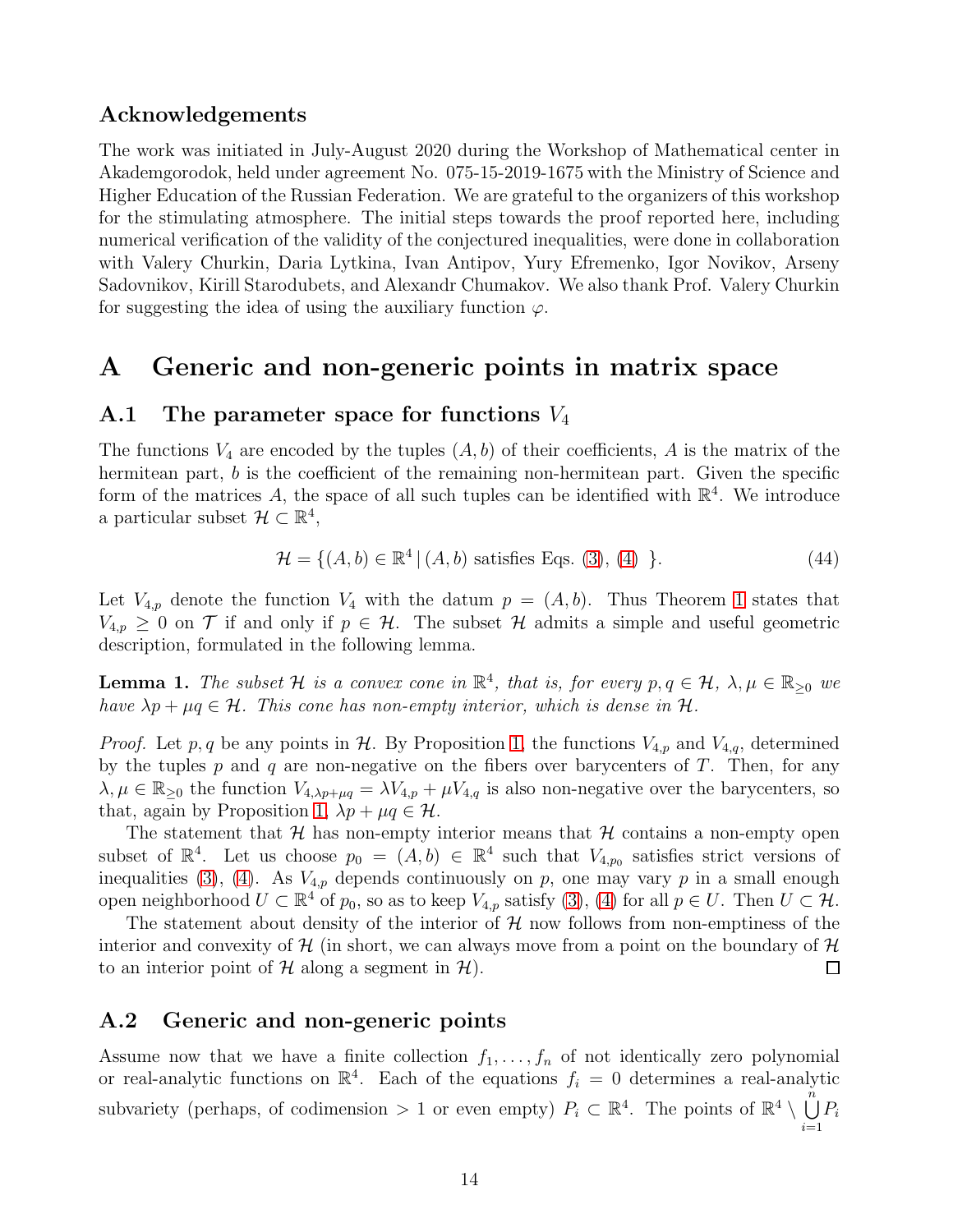are called *generic* (with respect to the collection  $f_1, \ldots, f_n$ ). The points of the union  $\bigcup^n$  $i=1$  $P_i$  are called *non-generic* (with respect to  $f_1, \ldots, f_n$ ).

The following proposition allows us to reduce proving Theorem [1](#page-2-4) for  $V_{4,p}$  with  $p \in \mathcal{H}$  to proving it only for generic  $p \in \mathcal{H}$ .

**Proposition 2.** If  $V_{4,p} \geq 0$  on  $\mathcal T$  for every generic  $p \in \mathcal H$ , then  $V_{4,p} \geq 0$  for every  $p \in \mathcal H$ .

*Proof.* Given a  $p_0 \in \mathcal{H}$ , by density of the interior and convexity of  $\mathcal{H}$  (see Lemma [1\)](#page-13-3) we can choose  $p_1$  in the interior of H determining a segment  $[p_0, p_1] \subset \mathcal{H}$ , such that all points of  $(p_0, p_1]$  are generic. Then by our assumption  $V_{4,q} \geq 0$  on  $\mathcal T$  for all  $q \in (p_0, p_1]$ , so that

$$
V_{4,p_0} = \lim_{\begin{array}{c} q \to p_0 \\ q \in (p_0, p_1] \end{array}} V_{4,q} \ge 0
$$

<span id="page-14-0"></span>on  $\mathcal T$ .

#### A.3 The collection of functions on  $\mathbb{R}^4$

We define our collection as the union of two parts: the part of real-analytic functions of the off-diagonal entry d of A

$$
|d|, \quad arg \, d - \frac{\pi k}{3}, \quad k = 0, 1, 2, 3, 4, 5,\tag{45}
$$

and the part of polynomial functions

$$
\sigma_2(A), \ \sigma_3(A), \ 3\sigma_1(A)\sigma_3(A) - \sigma_2^2(A), \ 27\sigma_3^2(A) - \sigma_2^3(A) \tag{46}
$$

where  $\det(t\mathbf{1}-A)=t^3-\sigma_1(A)t^2+\sigma_2(A)t-\sigma_3(A)$  (in fact, these functions depend only on A-component of  $(A, b) \in \mathbb{R}^4$ . The check that the listed functions are not identically zero on  $H$  is straightforward but we omit it here.

Looking at formulas [\(9\)](#page-3-3) we note that two eigenvalues of A coincide only when  $|d| = 0$  or one of  $arg d - \frac{\pi k}{3}$  $\frac{\pi k}{3}$  vanishes, for that A. Thus, the union of subvarieties  $P_k \subset \mathbb{R}^4$  determined by respective equations  $|d| = 0$ ,  $arg d - \frac{\pi k}{3} = 0$  contains all  $(A, b) \in \mathbb{R}^4$  with the matrix A having a multiple eigenvalue, so the generic, with respect to that part of our collection, points  $(A, b)$ are those with A having simple spectrum.

The generic, with respect to the second part of our collection, points  $(A, b)$  are those, for which the expressions for the critical points of  $\varphi$ , appearing in subsection [3.2,](#page-7-0) and analogous expressions in further subsections are well-defined.

### <span id="page-14-1"></span>References

- [1] G. Aad et al. [ATLAS Collaboration], Phys. Lett. B 716, 1 (2012) [\[arXiv:1207.7214](http://arxiv.org/abs/1207.7214) [hep $ex$  $\vert$ .
- [2] S. Chatrchyan et al. [CMS Collaboration], Phys. Lett. B 716, 30 (2012) [\[arXiv:1207.7235](http://arxiv.org/abs/1207.7235)  $\vert \text{hep-ex} \vert$ .

□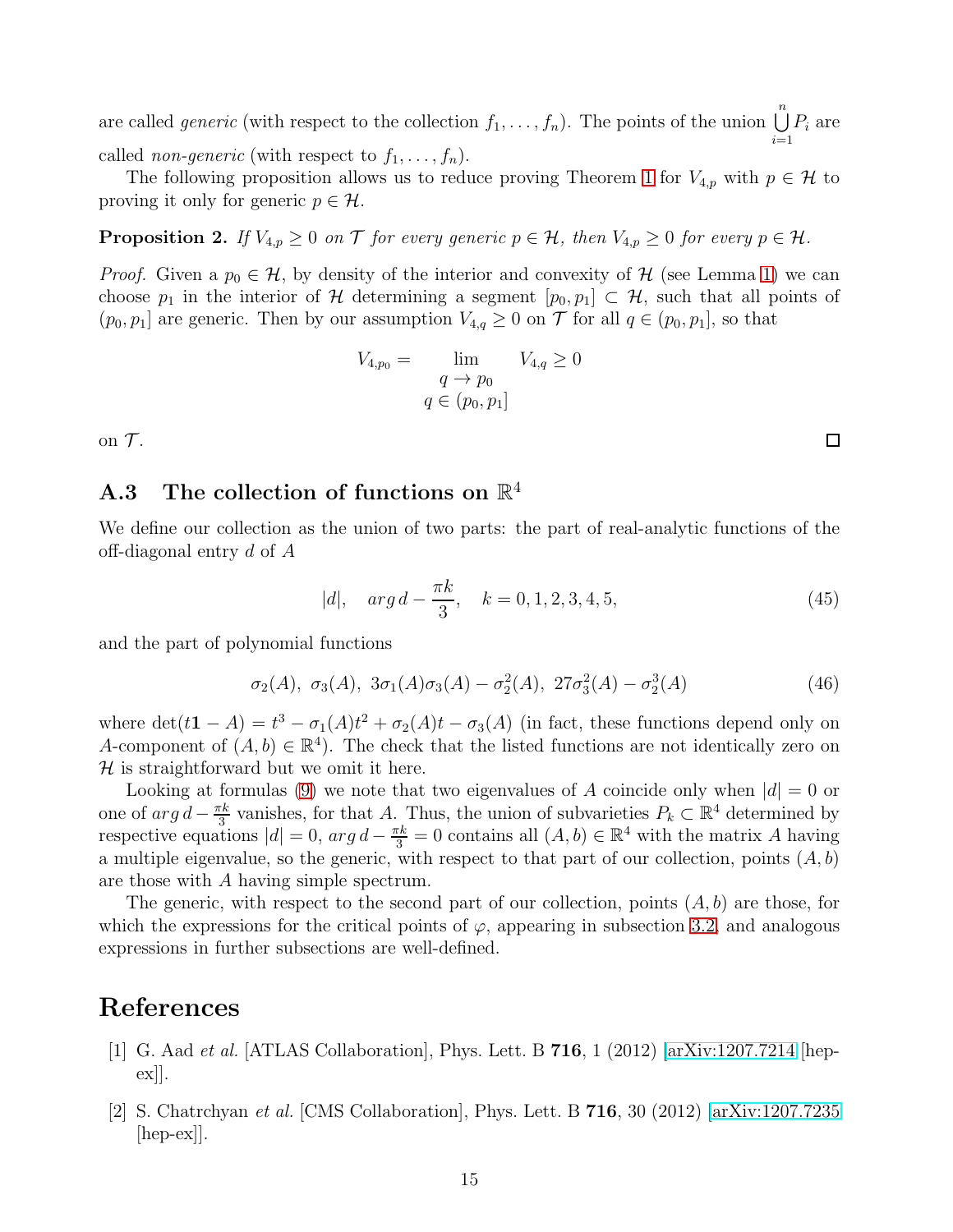- <span id="page-15-1"></span><span id="page-15-0"></span>[3] G. Aad et al. [ATLAS and CMS], JHEP 08, 045 (2016) doi:10.1007/JHEP08(2016)045 [\[arXiv:1606.02266](http://arxiv.org/abs/1606.02266) [hep-ex]].
- [4] F. Englert and R. Brout, Phys. Rev. Lett. 13, 321-323 (1964) doi:10.1103/PhysRevLett.13.321
- [5] P. W. Higgs, Phys. Lett. 12, 132-133 (1964) doi:10.1016/0031-9163(64)91136-9
- <span id="page-15-2"></span>[6] P. W. Higgs, Phys. Rev. Lett. 13, 508-509 (1964) doi:10.1103/PhysRevLett.13.508
- <span id="page-15-3"></span>[7] G. S. Guralnik, C. R. Hagen and T. W. B. Kibble, Phys. Rev. Lett. 13, 585-587 (1964) doi:10.1103/PhysRevLett.13.585
- <span id="page-15-4"></span>[8] T. D. Lee, Phys. Rev. D 8, 1226-1239 (1973) doi:10.1103/PhysRevD.8.1226
- <span id="page-15-5"></span>[9] S. Weinberg, Phys. Rev. Lett. 37, 657 (1976) doi:10.1103/PhysRevLett.37.657
- <span id="page-15-6"></span>[10] G. C. Branco, P. M. Ferreira, L. Lavoura, M. N. Rebelo, M. Sher and J. P. Silva, Phys. Rept. 516, 1-102 (2012) doi:10.1016/j.physrep.2012.02.002 [\[arXiv:1106.0034](http://arxiv.org/abs/1106.0034) [hep-ph]].
- <span id="page-15-7"></span>[11] I. P. Ivanov, Prog. Part. Nucl. Phys. 95, 160-208 (2017) doi:10.1016/j.ppnp.2017.03.001 [\[arXiv:1702.03776](http://arxiv.org/abs/1702.03776) [hep-ph]].
- <span id="page-15-8"></span>[12] I. P. Ivanov, Phys. Rev. D 75, 035001 (2007) [erratum: Phys. Rev. D 76, 039902 (2007)] doi:10.1103/PhysRevD.75.035001 [\[arXiv:hep-ph/0609018](http://arxiv.org/abs/hep-ph/0609018) [hep-ph]].
- [13] F. S. Faro and I. P. Ivanov, Phys. Rev. D 100, no.3, 035038 (2019) doi:10.1103/PhysRevD.100.035038 [\[arXiv:1907.01963](http://arxiv.org/abs/1907.01963) [hep-ph]].
- <span id="page-15-9"></span>[14] K. Kannike, Eur. Phys. J. C 72, 2093 (2012) doi:10.1140/epjc/s10052-012-2093-z [\[arXiv:1205.3781](http://arxiv.org/abs/1205.3781) [hep-ph]].
- <span id="page-15-10"></span>[15] K. Kannike, Eur. Phys. J. C 76, no.6, 324 (2016) [erratum: Eur. Phys. J. C 78, no.5, 355 (2018)] doi:10.1140/epjc/s10052-016-4160-3 [\[arXiv:1603.02680](http://arxiv.org/abs/1603.02680) [hep-ph]].
- <span id="page-15-11"></span>[16] I. P. Ivanov and F. Vazão, JHEP 11, 104 (2020) doi:10.1007/JHEP11(2020)104 [\[arXiv:2006.00036](http://arxiv.org/abs/2006.00036) [hep-ph]].
- <span id="page-15-12"></span>[17] E. Ma and G. Rajasekaran, Phys. Rev. D 64, 113012 (2001) doi:10.1103/PhysRevD.64.113012 [\[arXiv:hep-ph/0106291](http://arxiv.org/abs/hep-ph/0106291) [hep-ph]].
- [18] L. Lavoura and H. Kuhbock, Eur. Phys. J. C 55, 303-308 (2008) doi:10.1140/epjc/s10052- 008-0562-1 [\[arXiv:0711.0670](http://arxiv.org/abs/0711.0670) [hep-ph]].
- [19] S. Morisi and E. Peinado, Phys. Rev. D 80, 113011 (2009) doi:10.1103/PhysRevD.80.113011 [\[arXiv:0910.4389](http://arxiv.org/abs/0910.4389) [hep-ph]].
- [20] A. C. B. Machado, J. C. Montero and V. Pleitez, Phys. Lett. B 697, 318-322 (2011) doi:10.1016/j.physletb.2011.02.015 [\[arXiv:1011.5855](http://arxiv.org/abs/1011.5855) [hep-ph]].
- <span id="page-15-13"></span>[21] H. Ishimori, T. Kobayashi, H. Ohki, Y. Shimizu, H. Okada and M. Tanimoto, Prog. Theor. Phys. Suppl. 183, 1-163 (2010) doi:10.1143/PTPS.183.1 [\[arXiv:1003.3552](http://arxiv.org/abs/1003.3552) [hep-th]].